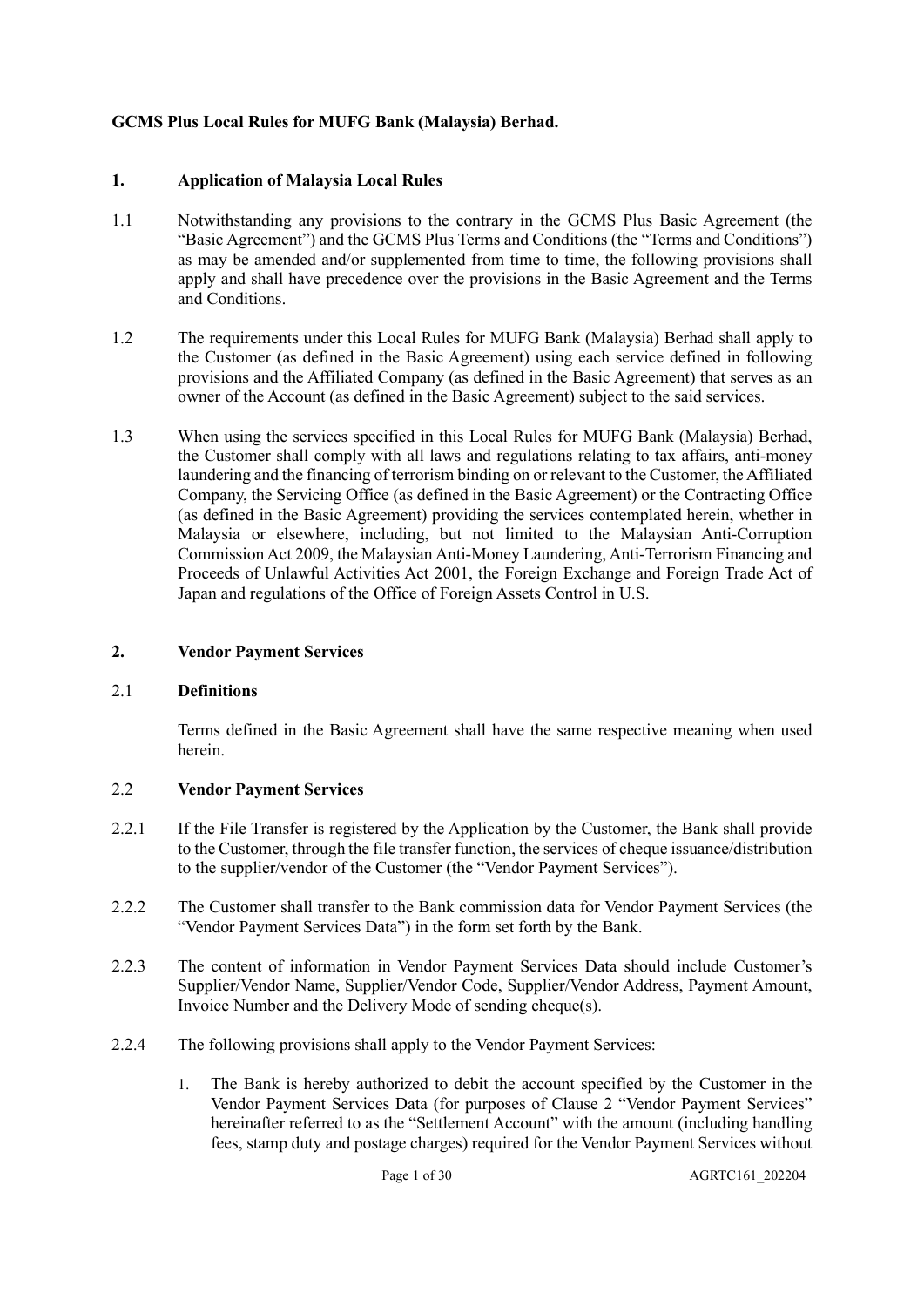procurement of any check or any withdrawal slip with its bank book.

- 2. The Vendor Payment Services may be effected through the head office and branches of the Bank. The Customer shall leave to the Bank ways and means of executing the vendor payment (concerning the routes and the ways of vendor payment, and transmission of instructions with the Financial Institutions Concerned and other matters) at its own discretion. In executing or paying a vendor payment, the Bank and Financial Institutions Concerned may rely on the identifying account number or other numerical information included in the Customer's instruction. The Customer is responsible for any inconsistency between an identifying number and the party named, and will be liable to the Bank for any loss and damages the Bank incurs as a result thereof and shall indemnify and keep the Bank indemnified for any loss and damages.
- 3. The Customer acknowledges that the total transfer amount displayed by the file transfer function is for reference purposes only. The Bank shall effect the Vendor Payment Services on the basis of the data contained in the file transmitted by the file transfer function. The Bank shall be under no obligation or concern to verify the data contained in the said file.
- 4. The Bank is hereby authorized to issue and distribute the cheque(s) with invoices detail on behalf of the Customer.
- 5. The Customer shall specify the cheque(s) delivery method in the Vendor Payment Services Data for each cheque. Bank's charges and fees for each method of cheque(s) delivery will be announced by the Bank, subject to adjustment from time to time at the Bank's sole discretion.
- 6. Matters not provided for in the Terms and Conditions and the Basic Agreement shall be subject to the terms of the Bank's regulations and other rules which the Bank generally applies to similar transactions.
- 7. The Customer and the Affiliated Company consent that the Vendor Payment Services Data shall be accompanied by information necessary to identify the originator including their name and addresses and the account number of the Settlement Account, upon the request of the competent authorities or other public bodies or pursuant to the treaties, laws, regulations, customs, practices relevant thereto.
- 2.2.5 The Bank shall exert its best efforts to execute the Vendor Payment Services without delay, if the Customer's instruction is received by the Bank before the cutoff time set forth by the Bank.
- 2.2.6 The Customer consents that the Vendor Payment Services may not be effected, whether or not notice is given by the Bank, in any of the following cases:
	- 1 where the funds available in the Settlement Account are not sufficient for the Vendor Payment Services; or
	- 2 where there is security interest created over, or attachment made against, the funds in the Settlement Account and the disposition thereof is restricted or prohibited; or
	- 3 where the instruction of the Vendor Payment Services does not satisfy the conditions determined by the Bank; or
	- 4 where ambiguity, contradiction, omission or other fault in the instruction of the Vendor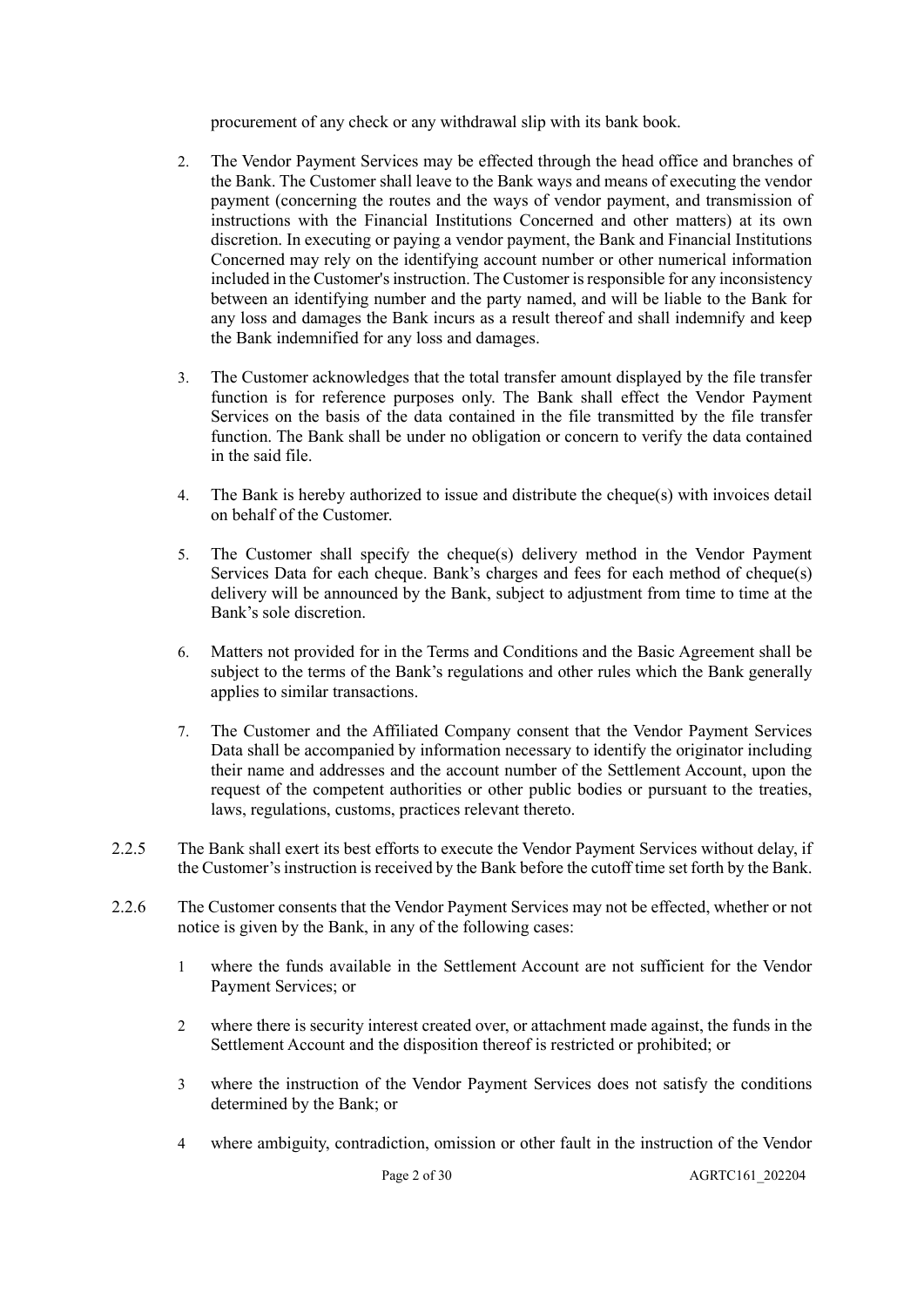Payment Services exists (including cases where the number of items of the Vendor Payment Services Data and the total amount of money to be transferred which the Customer inputs differ from the number of items the Vendor Payment Services Data and the total amount which are displayed on GCMS Plus); or

- 5 where the Bank observes the possibility that the instruction of the Vendor Payment Services may not be authorized by the Customer; or
- 6 where the Bank observes that the possibility of fraud or its threat exists; or
- 7 where the possibility that effect of the Vendor Payment Services is in conflict with applicable laws and regulations exists; or
- 8 where any reason or event which renders the Vendor Payment Services difficult or impossible occurs.
- 2.2.7 The Customer shall have no right to cancel or amend any instruction of the Vendor Payment Services, if such instruction has been received and accepted by the Bank. If the Customer requests for cancellation and refund (if any) of the Vendor Payment Services after the instruction of the Vendor Payment Services has been sent to the Bank and effected, an application for cancellation and refund (if any) of the Vendor Payment Services shall be made with the Bank in the method determined by the Bank. The Customer consents due to the involvement of Financial Institutions Concerned or other reasons, that cancellation and refund (if any) of the Vendor Payment Services may not be effected and that fees and other costs may be charged or deducted from the funds transferred by Financial Institutions Concerned. The Customer shall leave to the Bank the ways and means of cancellation and refund (if any) of the Vendor Payment Services at its own discretion.
- 2.2.8 The Customer shall bear the costs and expenses which may be incurred in relation to cancellation and refund (if any) of the Vendor Payment Services (including those which may be incurred where cancellation and refund (if any) are not effected). The Customer shall indemnify the Bank from all costs, expenses and damages which may be incurred in relation to cancellation and refund (if any) of the Vendor Payment Services (including those which may be incurred where such cancellation and refund (if any) are not effected) except in the case of gross negligence or wilful misconduct of the Bank. The Bank is hereby authorized to debit from the Settlement Account of the Customer the amount to compensate for such costs, expenses and damages without procurement of any check or any withdrawal slip with its bank book.
- 2.2.9 The provisions relating to the GCMS Plus Supplemental Tool shall apply with respect to the off-line tool which the Customer may use on loan from the Bank for the purpose of the Vendor Payment Services.

## **3. Interbank GIRO Services**

## 3.1 **Definitions**

Terms defined in the Basic Agreement have the same respective meaning when used herein.

## 3.2 Interbank **GIRO Services**

3.2.1 If the File Transfer/ Payments and Transfers is registered by the Application by the Customer, the Bank shall provide to the Customer, through the file transfer/Payments and Transfers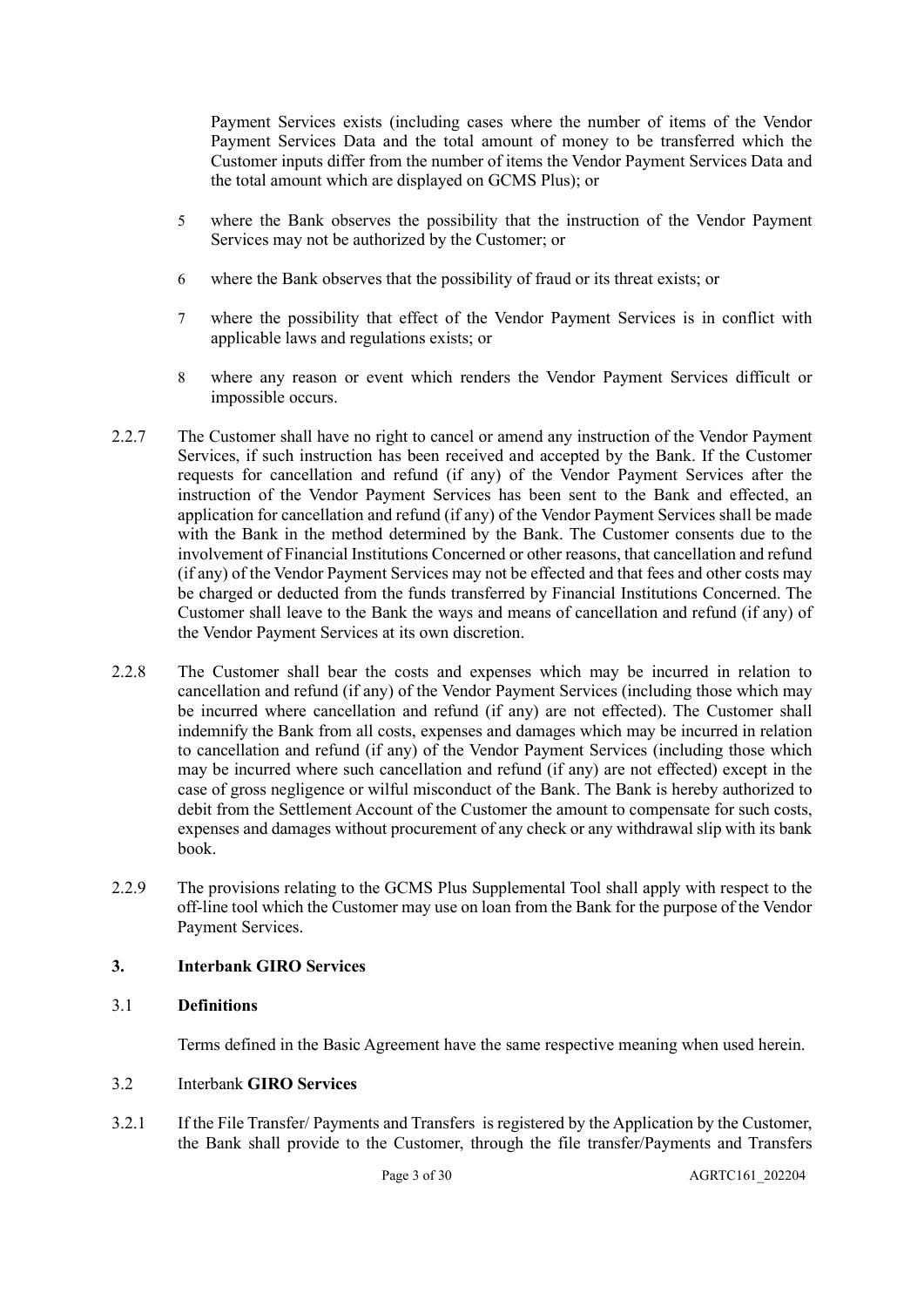function, the services of inter-bank fund transfer service to facilitate payment and collection process through the Payments Network Malaysia Sdn Bhd ("PayNet") and participating Financial Institutions Concerned (the "Interbank GIRO Services").

- 3.2.2 The Customer shall transfer to the Bank commission data for Interbank GIRO Services (the "Interbank GIRO Services Data") in the form set forth by the Bank.
- 3.2.3 The Customer shall provide sufficient information in the Interbank GIRO Services Data and such other information as the Bank may request from time to time. The content of information in Interbank GIRO Services Data should include Beneficiary Bank, Beneficiary Account Number, Beneficiary Name, Value Date, Segment Code and Payment Amount. In addition, for segment code (payment type) EPF (Employees Provident Fund) Transaction and or e-Dividend Payment, the content of information in Interbank GIRO Services Data should include EPF Member ID, Identification Number (New IC No/Old IC No, Business No, Police/Army ID/Passport). Furthermore, for more efficient and effective processing, Customer shall provide additional Interbank GIRO Services Data as required in accordance with the payee directives from time to time.
- 3.2.4 The following provisions shall apply to the Interbank GIRO Services:
	- 1. The Bank is hereby authorized to debit the account specified by the Customer in the Interbank GIRO Services Data (for purposes of Clause 3 "Interbank GIRO Services" hereinafter referred to as the "Settlement Account") with the amount (including handling fees) required for the Interbank GIRO Services without procurement of any check or any withdrawal slip with its bank book.
	- 2. The Interbank GIRO Services may be effected through the head office and branches of the Bank. The Customer shall leave to the Bank ways and means of effecting the Interbank GIRO Services (concerning the routes and the ways of the Interbank GIRO Services, and transmission of instructions with the Financial Institutions Concerned and other matters) at its own discretion. In effecting or paying an Interbank GIRO Services, the Bank and Financial Institutions Concerned may rely on the identifying account number or other numerical information included in the Customer's instruction. The Customer is responsible for any inconsistency between an identifying number and the party named, and will be liable to the Bank for any loss and damages the Bank incurs as a result thereof and shall indemnify and keep the Bank indemnified for any loss and damages.
	- 3. The Customer acknowledges that the total transfer amount displayed by the file transfer/ Payments and Transfers function is for reference purposes only. The Bank shall effect the Interbank GIRO Services on the basis of the data contained in the file transmitted by the file transfer/ Payments and Transfers function. The Bank shall be under no obligation or concern to verify the data contained in the said file.
	- 4. Matters not provided for in the Basic Agreement and the Terms and Conditions shall be subject to the terms of the Bank's regulations and other rules which the Bank generally applies to similar transactions.
	- 5. The Customer and the Affiliated Company consent that the Interbank GIRO Services Data shall be accompanied by information necessary to identify the originator including their name and addresses and the account number of the Settlement Account, upon the request of the competent authorities or other public bodies or pursuant to the treaties, laws, regulations, customs, practices relevant thereto.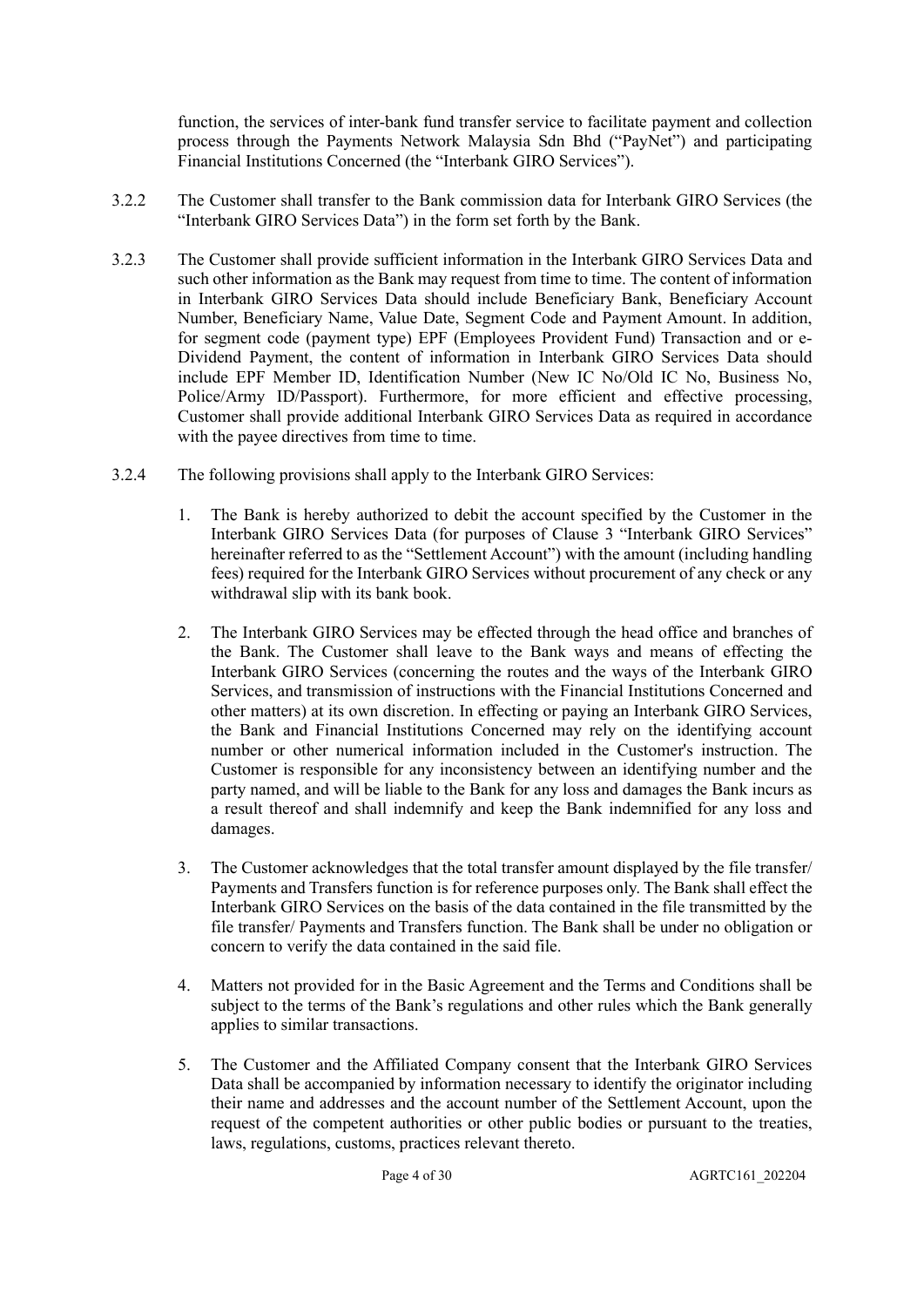- 3.2.5 The Bank shall exert its best efforts to execute the Interbank GIRO Services without delay, if the Customer's instruction is received by the Bank before the cutoff time set forth by the Bank.
- 3.2.6 The Bank shall effect the Interbank GIRO Services on the next banking day should the instructions of the Interbank GIRO Services be received after the cutoff time set forth by the Bank.
- 3.2.7 The Customer consents that the Interbank GIRO Services may not be effected, whether or not notice is given by the Bank, in any of the following cases:
	- 1. where the funds available in the Settlement Account are not sufficient for the Interbank GIRO Services; or
	- 2. where there is security interest created over, or attachment made against, the funds in the Settlement Account and the disposition thereof is restricted or prohibited; or
	- 3. where the instruction of the Interbank GIRO Services does not satisfy the conditions determined by the Bank; or
	- 4. where ambiguity, contradiction, omission or other fault in the instruction of the Interbank GIRO Services exists (including cases where the number of items of the Interbank GIRO Services Data and the total amount of money to be transferred which the Customer inputs differ from the number of items of the Interbank GIRO Services Data and the total amount which are displayed on GCMS Plus); or
	- 5. where the Bank observes the possibility that the instruction of the Interbank GIRO Services may not be authorized by the Customer; or
	- 6. where the Bank observes that the possibility of fraud or its threat exists; or
	- 7. where the possibility that effect of the Interbank GIRO Services is in conflict with applicable laws and regulations exists; or
	- 8. where any reason or event which renders the Interbank GIRO Services difficult or impossible occurs.

The Bank shall not be responsible for any losses, damages or charges, including the late payment charges or additional finance charges that a payee may impose as a result of not receiving payment or receiving late payment.

- 3.2.8 The Customer shall have no right to amend any instruction of the Interbank GIRO Services if such instruction has been received and accepted by the Bank.
- 3.2.9 The Customer may request the Bank to cancel the instruction of the Interbank GIRO Services submitted to the Bank earlier provided the instruction has not been effected by the Bank and the request to cancel reaches the Bank before the cutoff time set forth and by the means designated by the Bank. The Customer consents due to the involvement of Financial Institutions Concerned or other reasons, that cancellation of the Interbank GIRO Services may not be effected and that fees and other costs may be charged or deducted from the funds transferred by Financial Institutions Concerned. The Customer shall leave to the Bank the ways and means of cancellation of the Interbank GIRO Services at its own discretion.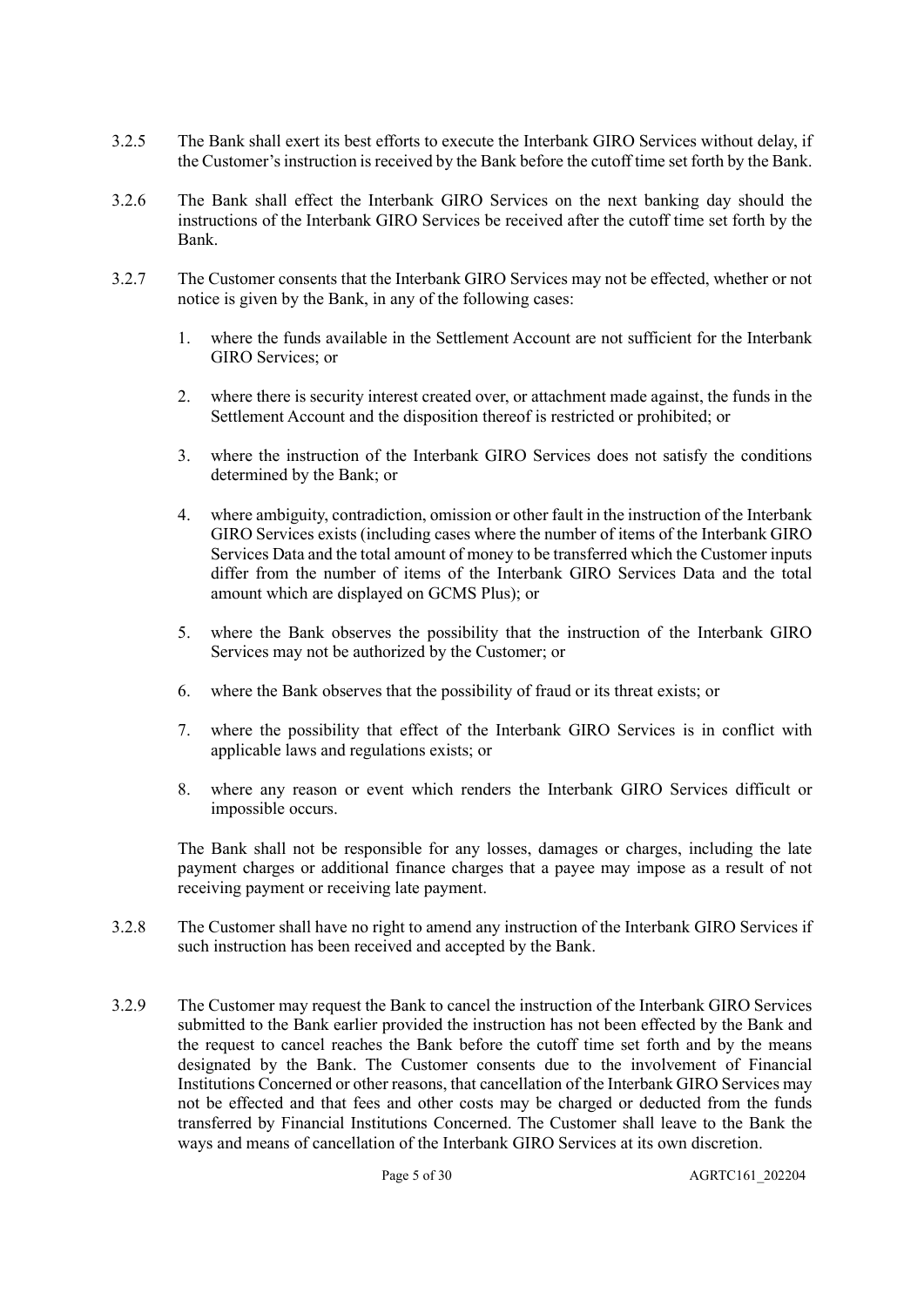- 3.2.10 The Customer shall bear the costs and expenses which may be incurred in relation to cancellation of the Interbank GIRO Services (including those which may be incurred where cancellation is not effected). The Customer shall indemnify the Bank from all costs, expenses and damages which may be incurred in relation to cancellation of the Interbank GIRO Services (including those which may be incurred where such cancellation is not effected) except in the case of gross negligence or wilful misconduct of the Bank. The Bank is hereby authorized to debit from the Settlement Account of the Customer the amount to compensate for such costs, expenses and damages without procurement of any check or any withdrawal slip with its bank book.
- 3.2.11 In case where the Interbank GIRO Services Data submitted by the Customer is not readable, the Customer shall submit a cancellation request form followed by a new Interbank GIRO Services Data after getting the confirmation from the Bank that the previous data has been deleted.
- 3.2.12 For the Interbank GIRO Services Data transmitted to PayNet and subsequently returned due to any reason whatsoever, the Bank shall make its best efforts without delay to refund the money into the Customer's account within a reasonable period of time upon receipt of the fund from the beneficiary bank.
- 3.2.13 The provisions relating to the GCMS Plus Supplemental Tool shall apply with respect to the off-line tool which the Customer may use on loan from the Bank for the purpose of the Interbank GIRO Services.
- 3.2.14 All transactions relating to the Interbank GIRO Services shall be subject to the regulations of PayNet.

#### **4. DuitNow service**

#### 4.1 **Definitions**

Terms defined in the Basic Agreement have the same respective meanings when used herein.

In this Clause 4, the following terms have the following respective meanings:

"**Business Day''** means any calendar day from Monday to Friday, except a public holiday or bank holiday in Kuala Lumpur;

"**DuitNow**" means a service which allows customers to initiate and receive instant credit transfers using a recipient's account number or DuitNow ID;

"**DuitNow ID**" means an identifier of an account holder such as a mobile number, NRIC, passport number, army number or police number (in the case of an individual) or business registration number (in the case of a corporate customer) or any other identifiers as may be introduced by the DuitNow Operator from time to time;

"**DuitNow Operator**" means Payments Network Malaysia Sdn. Bhd. (Company No.: 836743-D);

"**National Addressing Database (NAD)**" means a central addressing depository established by the NAD Operator that links a bank account or an e-money account to a recipients DuitNow ID and facilitates payment to be made to a recipient by referencing the recipient's DuitNow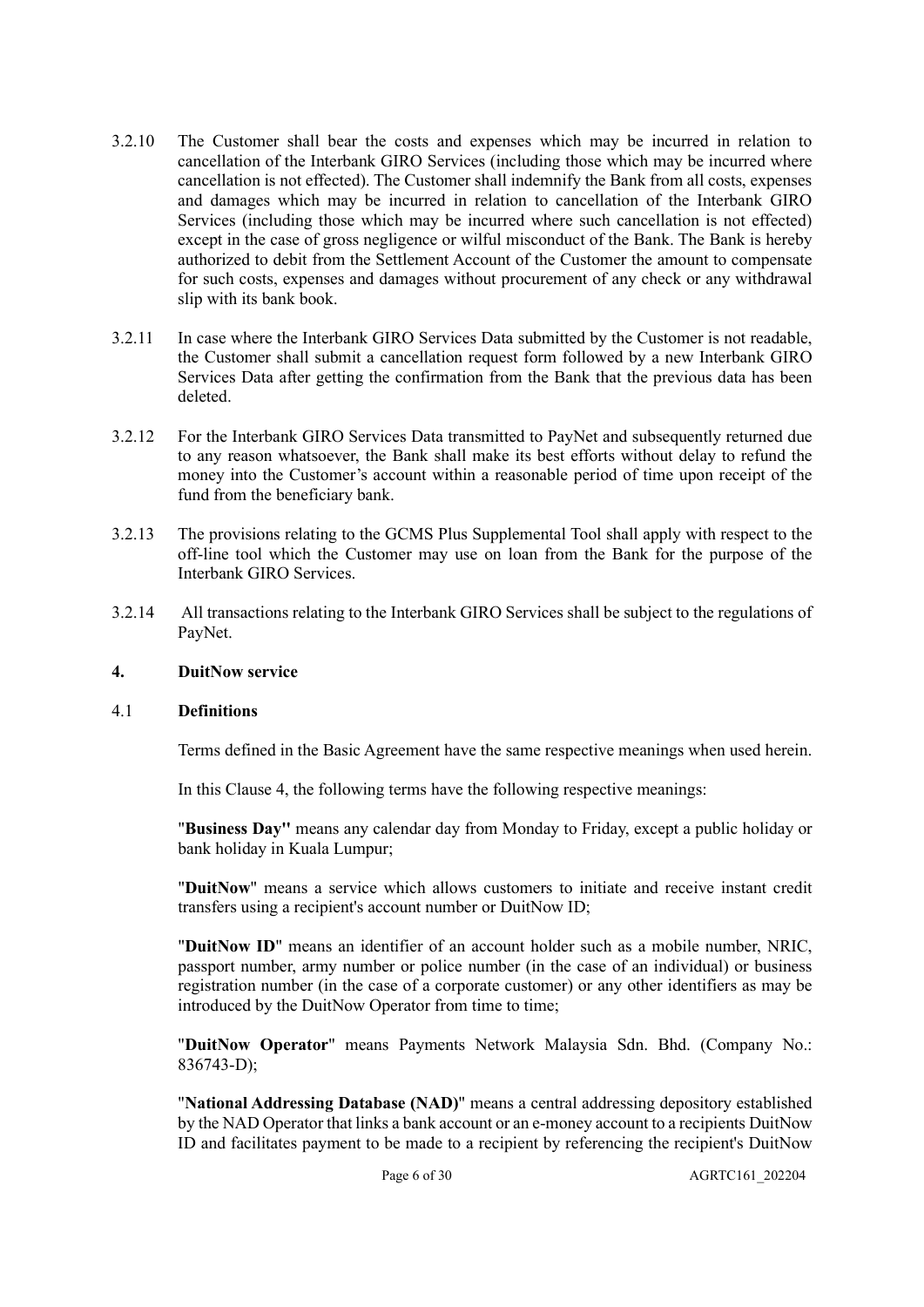ID;

"**Personal Data**" means any information on commercial transactions that relates directly or indirectly to a customer or recipient, who is identified or identifiable from that information including, but not limited to, the customer's name, address, identification card number, passport number, banking information, email address and contact details.

# 4.2 **Introduction**

- 4.2.1 Clause 4 apply to and regulates the Customer's use of the DuitNow service offered by the Bank. The DuitNow service allows the Customer to transfer an amount specified by the Customer from the Customer's designated bank or e-money account maintained with the Bank, to a bank or e-money account maintained by the Customer's recipient at DuitNow participant via Pay-to-Account-Number and Pay-to Proxy (Pay via DuitNow ID), or such other means as prescribed by the Bank or the DuitNow Operator from time to time.
- 4.2.2 The DuitNow service offered by the Bank is part of the Service offered pursuant to the Basic Agreement, and accordingly Clause 4 is in addition to and shall be read in conjunction with the Basic Agreement and the Terms and Conditions.
- 4.2.3 If the File Transfer is registered by the Application by the Customer, the Bank shall provide to the Customer, through the file transfer function, the services of DuitNow services to facilitate payment (provided that the scope of such services is limited to Future Value Date and Bulk Transfer, Recurring,) and collection process through PayNet and participating Financial Institutions Concerned ("DuitNow Services")
- 4.2.4 The Customer shall transfer to the Bank commission data for DuitNow Services (the "DuitNow Data") in the form set forth by the Bank.
- 4.2.5 The Customer shall provide in the DuitNow Data information sufficient for the Bank to provide its DuitNow Services and such other information as the Bank may request from time to time.

# 4.3 **DuitNow Services**

- 4.3.1 If the Customer wishes to send funds via DuitNow, the Customer must first initiate a payment by entering the recipient's DuitNow ID in GCMS Plus.
- 4.3.2 The Bank will perform a '"Name Enquiry"' to verify the recipient's registration of its DuitNow ID in NAD and if the recipient is registered, the Bank will display the name of such registered DuitNow recipient.
- 4.3.3 The Customer is responsible for the correct entry of the recipient's DuitNow ID and ensuring that the recipient's name displayed is indeed the name of the intended recipient of the funds prior to confirming the DuitNow transaction.
- 4.3.4 The Bank will notify the Customer on the status of each successful, failed or rejected DuitNow transaction via any of the Bank's available communication channels chosen by the Customer.
- 4.3.5 The Customer acknowledges and agrees that the Bank shall have no duty to and shall not be required to take any steps to verify or seek any other confirmation from any party as to whether such registered recipient is the intended recipient, and the Bank shall not be liable for transferring the funds to such registered recipient even if such person is not the intended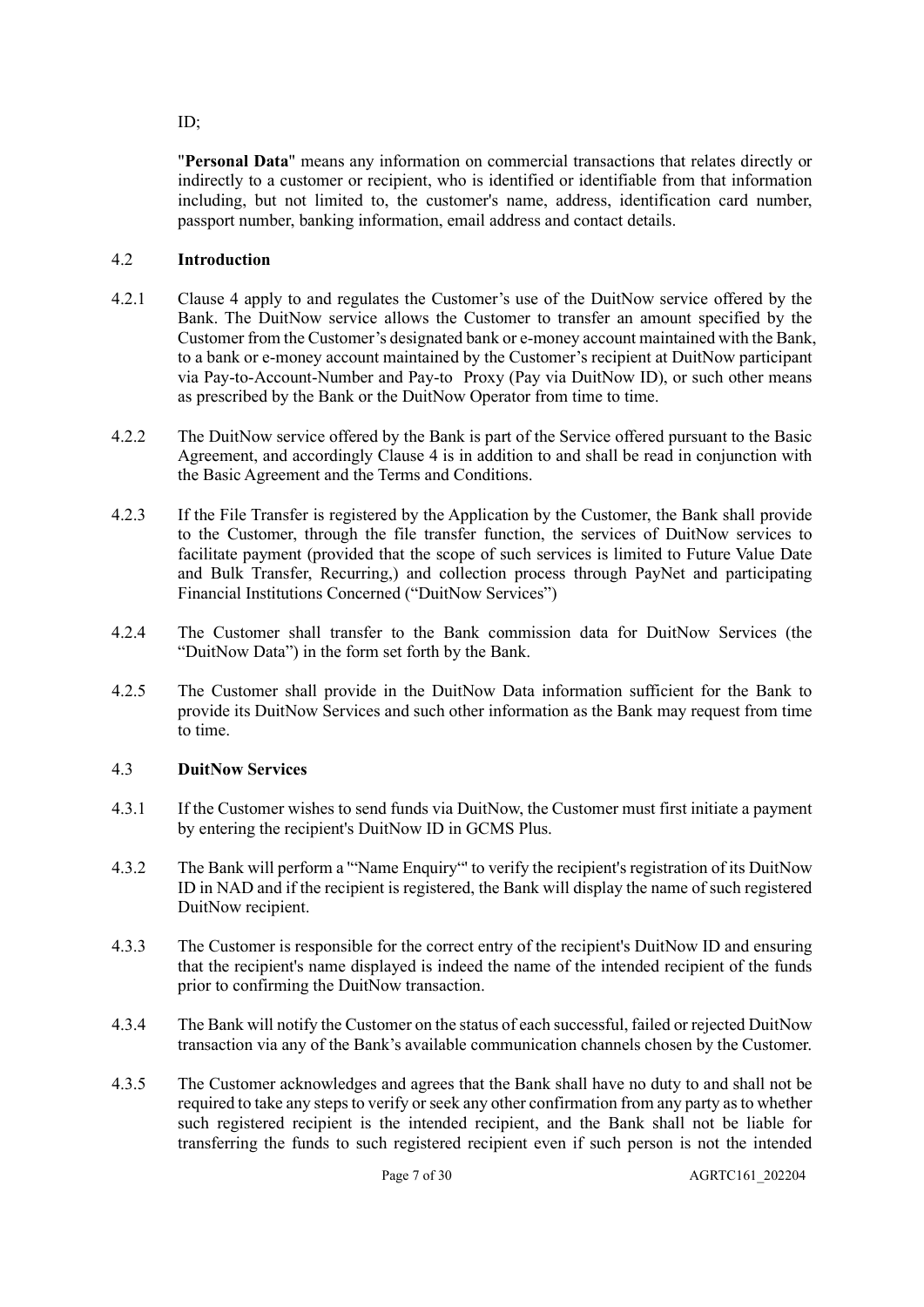recipient.

4.3.6 Pursuant to Clause 4.3.5 above, the Customer agrees that once a DuitNow transaction has been confirmed, it will be deemed irrevocable and the Customer will not be able to cancel, stop or make any changes to that DuitNow transaction.

## 4.4 **Multiple Name Enquiry Requests**

- 4.4.1 The Customer is advised not to submit multiple "Name Enquiry Requests" without a confirmed DuitNow transaction. Results of the "Name Enquiry Requests" will not be displayed until next calendar day in the event that multiple "Name Enquiry Requests" are not followed by a confirmed DuitNow transaction.
- 4.4.2 Without prejudice to any of the Bank's rights and remedies, the Bank reserves the right to terminate or suspend the Customer's access to and use of the DuitNow service where the Bank considers in the Bank's sole discretion that inappropriate, fraudulent or suspicious use is being made of the DuitNow services, such as where multiple Name Enquiry Requests are submitted without a confirmed DuitNow transaction. The Customer is advised to contact the Bank should the Customer encounters any issues relating to the foregoing.

## 4.5 **Recovery of Funds**

The Customer has rights in relation to the investigation and recovery of erroneous payments and Unauthorised (including fraudulent) DuitNow transactions made from the Customer's account.

## 4.6 **Erroneous DuitNow Transaction**

- 4.6.1 If the Customer has made an erroneous DuitNow transaction, the Customer may request for recovery of the funds within ten (10) Business Days from the date the erroneous DuitNow transaction was made and the Bank will work with the affected recipient's bank / e-money issuer to return the said funds to the Customer within seven (7) Business Days provided the following conditions are met:
	- 1. The funds were actually erroneously credited into the affected recipient's account;
	- 2. If funds have been erroneously credited, whether the balances in the affected recipient's account is sufficient to cover the funds' recovery amount;
		- a. If the balances are sufficient to cover the recovery amount, the erroneously credited funds may be recoverable; and
		- b. If the balances are not sufficient to cover the recovery amount, the erroneously credited funds may not be fully recoverable and the recipient's bank/ e-money issuer may partially remit the recoverable fund back to the Customer.
- 4.6.2 The Customer may make a request for recovery of funds between eleven (11) Business Days and seven (7) months from the date the erroneous DuitNow transaction provided the following conditions are met:
	- 1. The affected receiving participant is fully convinced that funds were erroneously credited to the affected recipient;
	- 2. Deliver notifications to the affected recipients in writing regarding the funds recovery requests whereby the erroneously credited funds would be recovered through debiting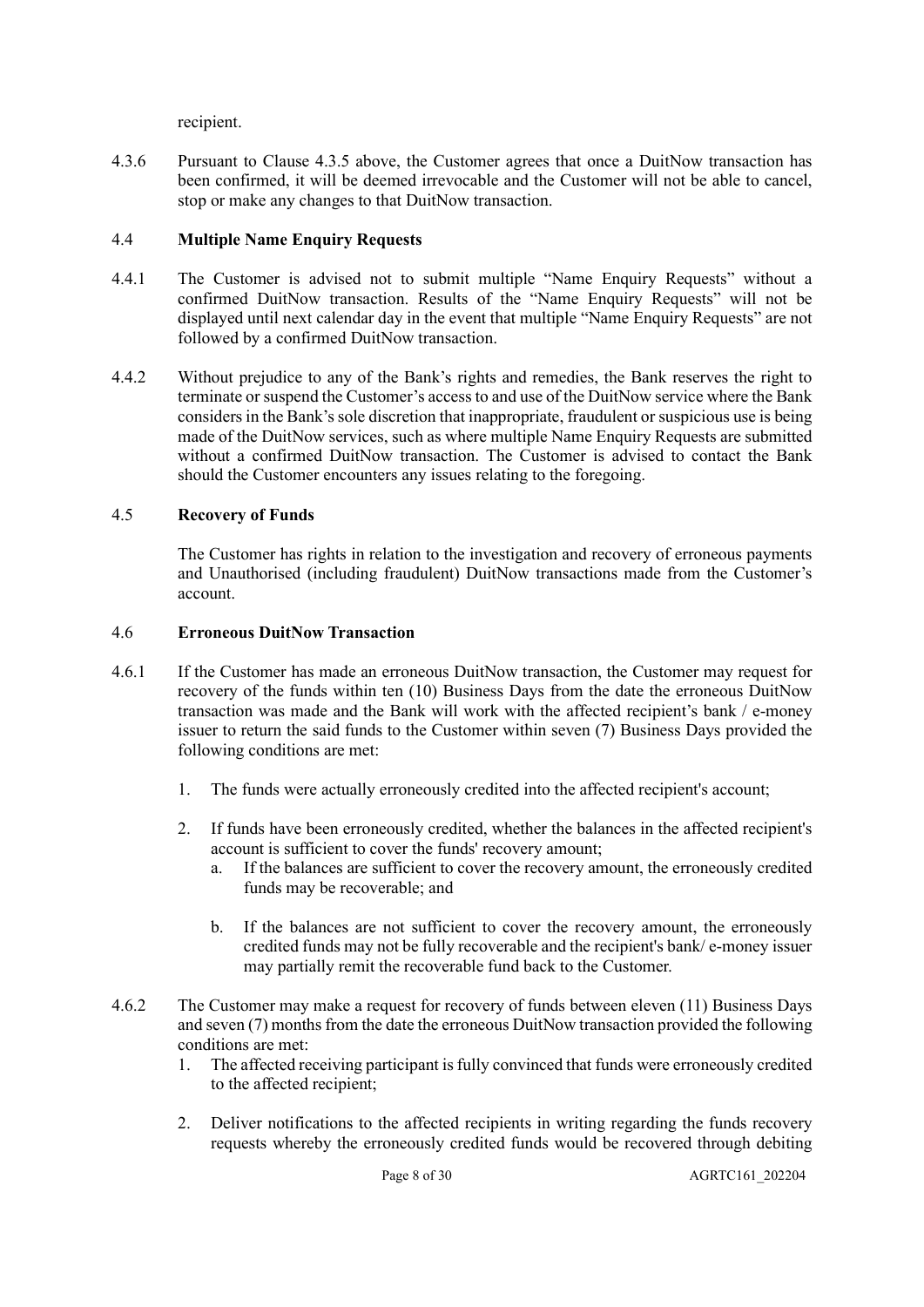the affected recipients' accounts within ten (10) Business Days of the notifications unless the affected recipient provides reasonable evidences that the affected recipient is entitled to the funds in question. After fifteen (15) Business days, if the affected recipients fail to establish their entitlement to the funds, the affected recipient's bank/ e-money issuer shall debit the affected recipients' account and remit the funds back to the Customer.

- 4.6.3 The Customer may make requests to recover funds after seven (7) months from the date of the erroneous DuitNow transaction provided the following conditions are met:
	- 1. The affected recipient's bank/ e-money issuer is fully convinced that funds were erroneously credited to the affected recipient;
	- 2. The affected recipient's bank/ e-money issuer shall obtain from the affected recipient the decision whether to grant consent within ten (10) Business Days; and
	- 3. Once consent is obtained, the affected recipient's bank/ e-money issuer shall debit the affected recipient's account and remit the funds back to the Customer within one (1) Business Day.

## 4.7 **Unauthorised or Fraudulent DuitNow Transaction**

- 4.7.1 For DuitNow transactions not authorized by the Customer or which are fraudulent, the Bank will, upon receiving a report from the Customer alleging that an Unauthorised or fraudulent DuitNow transaction was made, remit the funds back to the Customer provided the following conditions are met:
	- 1. The Bank shall conduct an investigation and determine within fourteen (14) Calendar Days if the Unauthorised or fraudulent payment did occur;
	- 2. If the Bank is convinced that the Unauthorised or fraudulent payment instruction did indeed occur and was not caused by the Customer, the Bank shall initiate a reversal process whereby all debit posted to the Customer's account arising from the Unauthorised or fraudulent payment instruction would be reversed.

#### 4.8 **Liability and Indemnity**

- 4.8.1 The Customer acknowledges and agrees that, unless expressly prohibited by mandatory laws, the Bank and the DuitNow Operator shall not be liable to the Customer or any third party for any direct, indirect or consequential losses, liabilities, costs, damages, claims, actions or proceedings of any kind whatsoever in respect to any matter of whatsoever nature in connection with the DuitNow services offered by the Bank arising from:
	- 1. The Customer's negligence, misconduct or breach of any provision in Clause 4;
	- 2. Any erroneous transfer of funds by the Customer, including any transfer of funds to the wrong DuitNow ID, wrong recipient or wrong third party;
	- 3. Any failure, delay, error or non-transmission of funds due to system maintenance, breakdown or non-availability of any network, software or hardware of the Bank and the DuitNow Operator; or
	- 4. The suspension, termination or discontinuance of the DuitNow services.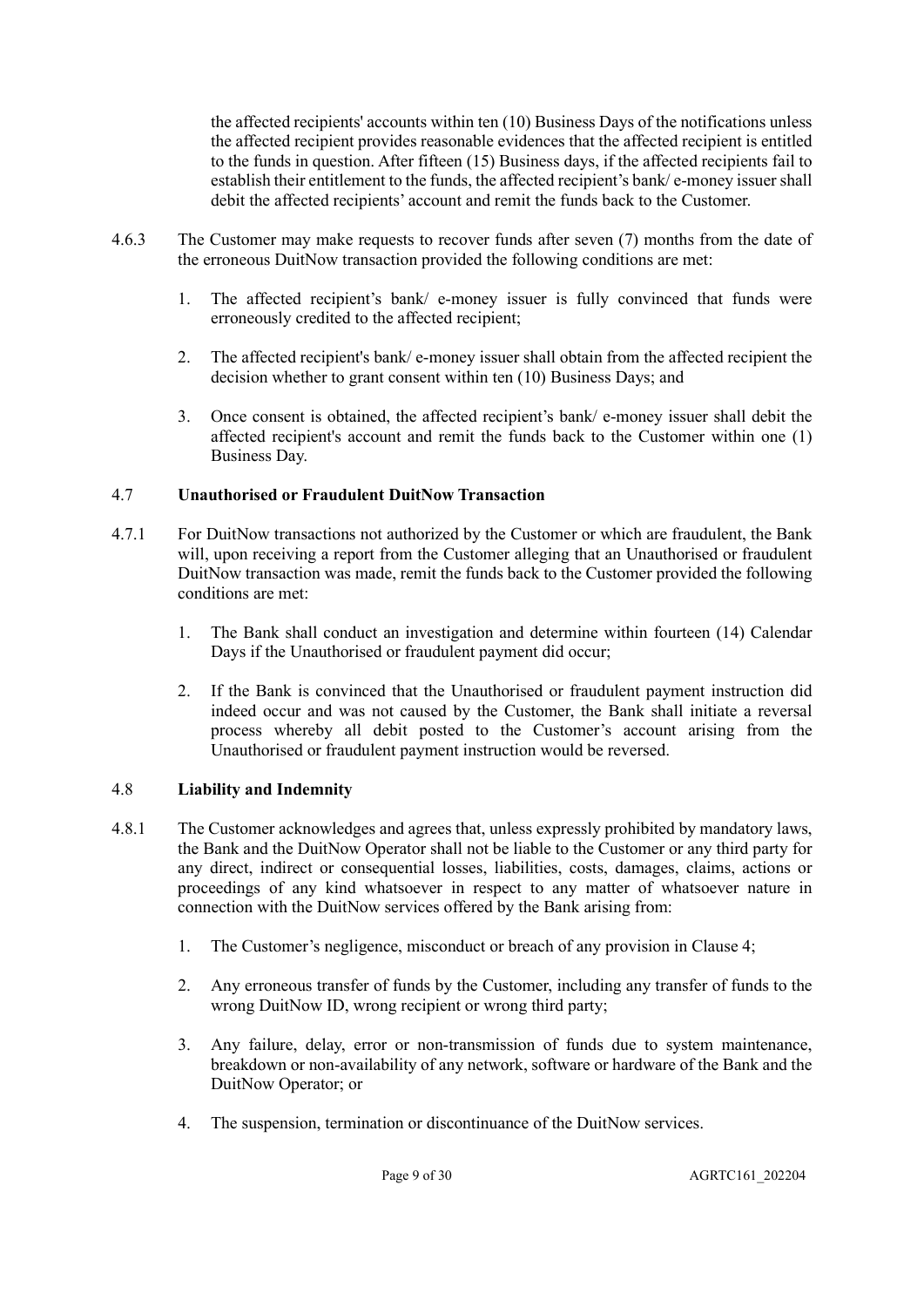4.8.2 The Customer shall indemnify, defend and hold the Bank, the Bank's affiliates, and the DuitNow Operator harmless from and against any claims, proceedings, actions, losses, damages, costs (including all legal costs on an indemnity basis), liabilities or expenses, whether foreseeable or not, resulting from or arising in connection with any fault, act or omission by the Customer (including but not limited to the Customer's negligence, misconduct or breach of any provision in Clause 4).

## 4.9 **General**

- 4.9.1 The Bank reserves the right to revise at any time, such charges for the use of the DuitNow services, upon notice to the Customer. Such revisions shall take effect from the date stated in the notice. Where the Customer continues to access or use the DuitNow services after such notification, the Customer shall be deemed to have agreed to and accepted such revisions to such charges.
- 4.9.2 The Customer acknowledges that the Bank may terminate the Customer's use of the DuitNow services with the Bank for any reason, at any time and without prior notice.
- 4.9.3 The Customer acknowledges that the Bank has the right to change, restrict, vary, suspend or modify Clause 4 by providing the Customer with thirty (30) days' notice in such manner as the Bank deems fit.
- 4.9.4 The Customer consents to the collection, use and disclosure of the Customer's Personal Data by the Bank, the Bank's affiliates, the Bank's service providers and the DuitNow Operator as required for the purposes of the DuitNow services.

## **5. JomPAY Services**

## 5.1 **Definitions**

Terms defined in the Basic Agreement and in Appendix 1 have the same respective meaning when used herein.

# 5.2 **JomPAY**

- 5.2.1 MUFG Bank (Malaysia) Berhad is a Participant in the JomPAY scheme and will inform the Customer if the Bank is no longer a Participant of the JomPAY scheme.
- 5.2.2 If the File Transfer is registered by the Application by the Customer, the Bank shall provide to the Customer, through the file transfer function, the JomPAY Services to facilitate payment and collection process through PayNet and participating Financial Institutions Concerned (the "JomPAY Services").
- 5.2.3 The Customer shall transfer to the Bank commission data for JomPAY Services (the "JomPAY Services Data") in the form set forth by the Bank.
- 5.2.4 The following provisions shall apply to the JomPAY Services:
	- 1. The Bank is hereby authorized to debit the account specified by the Customer in the JomPAY Services Data (for purposes of Clause 5 "JomPAY Services" hereinafter referred to as the "Settlement Account") with the amount (including handling fees) required (if any) for the JomPAY Services without procurement of any check or any withdrawal slip with its bank book.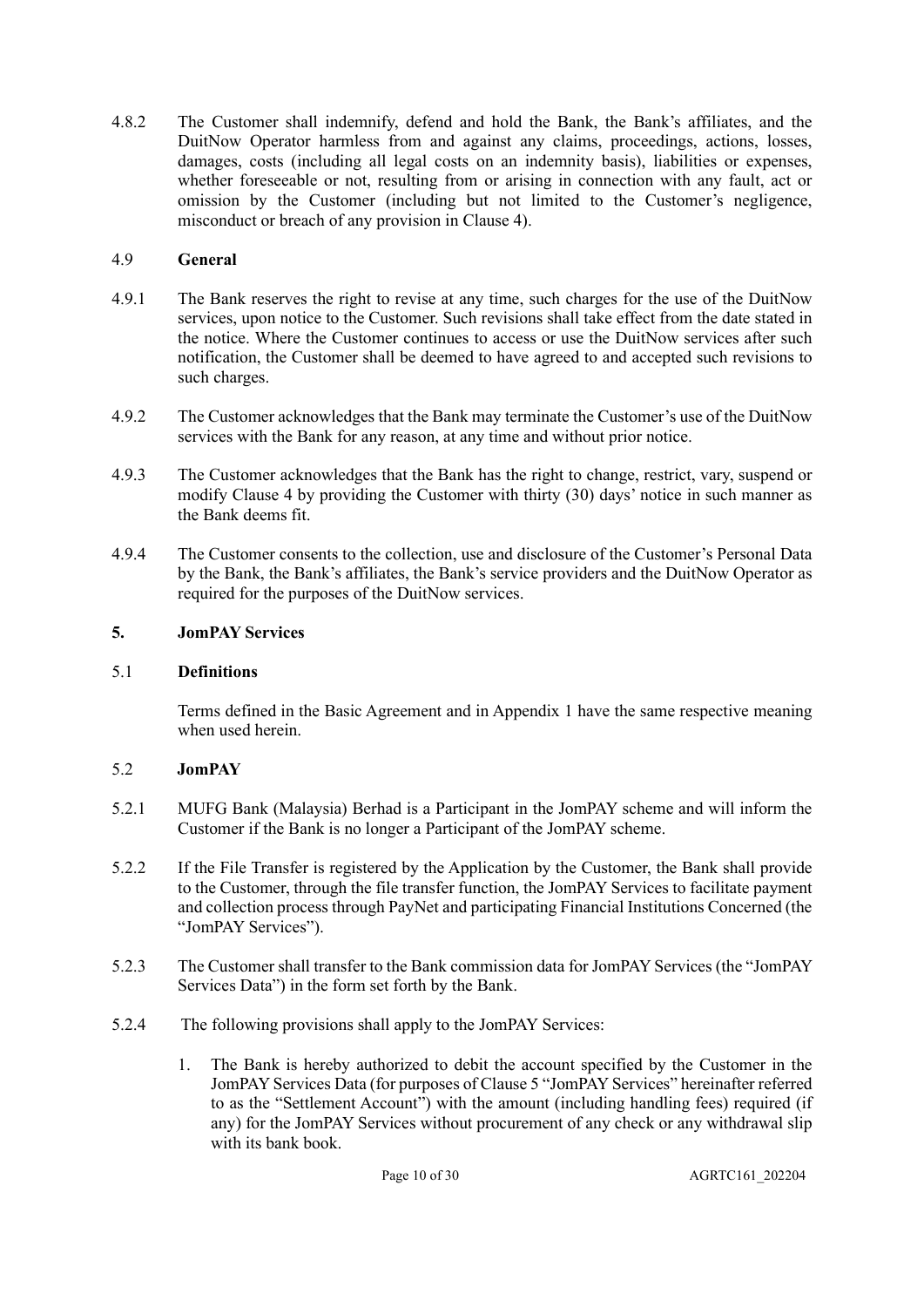- 2. The JomPAY Services may be effected through the head office and branches of the Bank. The Customer shall leave to the Bank ways and means of effecting the JomPAY Services (concerning the routes and the ways of the JomPAY Services, and transmission of instructions with the Financial Institutions Concerned and other matters) at its own discretion. In effecting or paying a JomPAY Services, the Bank and Financial Institutions Concerned may rely on the identifying account number or other numerical information included in the Customer's instruction. The Customer is responsible for any inconsistency between an identifying number and the party named, and will be liable to the Bank for any loss and damages the Bank incurs as a result thereof and shall indemnify and keep the Bank indemnified for any loss and damages.
- 3. The Customer acknowledges that the total transfer amount displayed by the file transfer function is for reference purposes only. The Bank shall effect the JomPAY Services on the basis of the data contained in the file transmitted by the file transfer function. The Bank shall be under no obligation or concern to verify the data contained in the said file.
- 4. Matters not provided for in the Basic Agreement and the Terms and Conditions shall be subject to the terms of the Bank's regulations and other rules which the Bank generally applies to similar transactions.
- 5. The Customer and the Affiliated Company consent that the JomPAY Services Data shall be accompanied by information necessary to identify the originator including their name and addresses and the account number of the Settlement Account, upon the request of the competent authorities or other public bodies or pursuant to the treaties, laws, regulations, customs, practices relevant thereto.
- 5.2.5 For the JomPAY Services Data transmitted to PayNet and subsequently returned due to any reason whatsoever, the Bank shall make its best efforts without delay to refund the money into the Customer's account within a reasonable period of time upon receipt of the fund from the beneficiary bank.
- 5.2.6 The provisions relating to the GCMS Plus Supplemental Tool shall apply with respect to the off-line tool which the Customer may use on loan from the Bank for the purpose of the JomPAY Services.
- 5.2.7 The Customer acknowledges that the terms and conditions herein are in addition to the existing Terms and Conditions and the existing Basic Agreement Terms and Conditions are not inconsistent with the terms and conditions herein.
- 5.2.8 In the event of any inconsistency between the existing Basic Agreement Terms and Conditions and the terms and conditions stipulated herein, the terms and conditions herein shall apply to the extent of such inconsistency
- 5.2.9 The Customer acknowledges that the receipt by a Biller of a Mistaken Payment Instruction or Erroneous Payment Instruction does not or will not constitute under any circumstances part of whole satisfaction of any underlying debt owed between the Customer and that Biller.
- 5.2.10 All transactions relating to the JomPAY Services shall be subject to the regulations of PayNet as stipulated in Appendix 1.

## 5.3 **VALID PAYMENT INSTRUCTION**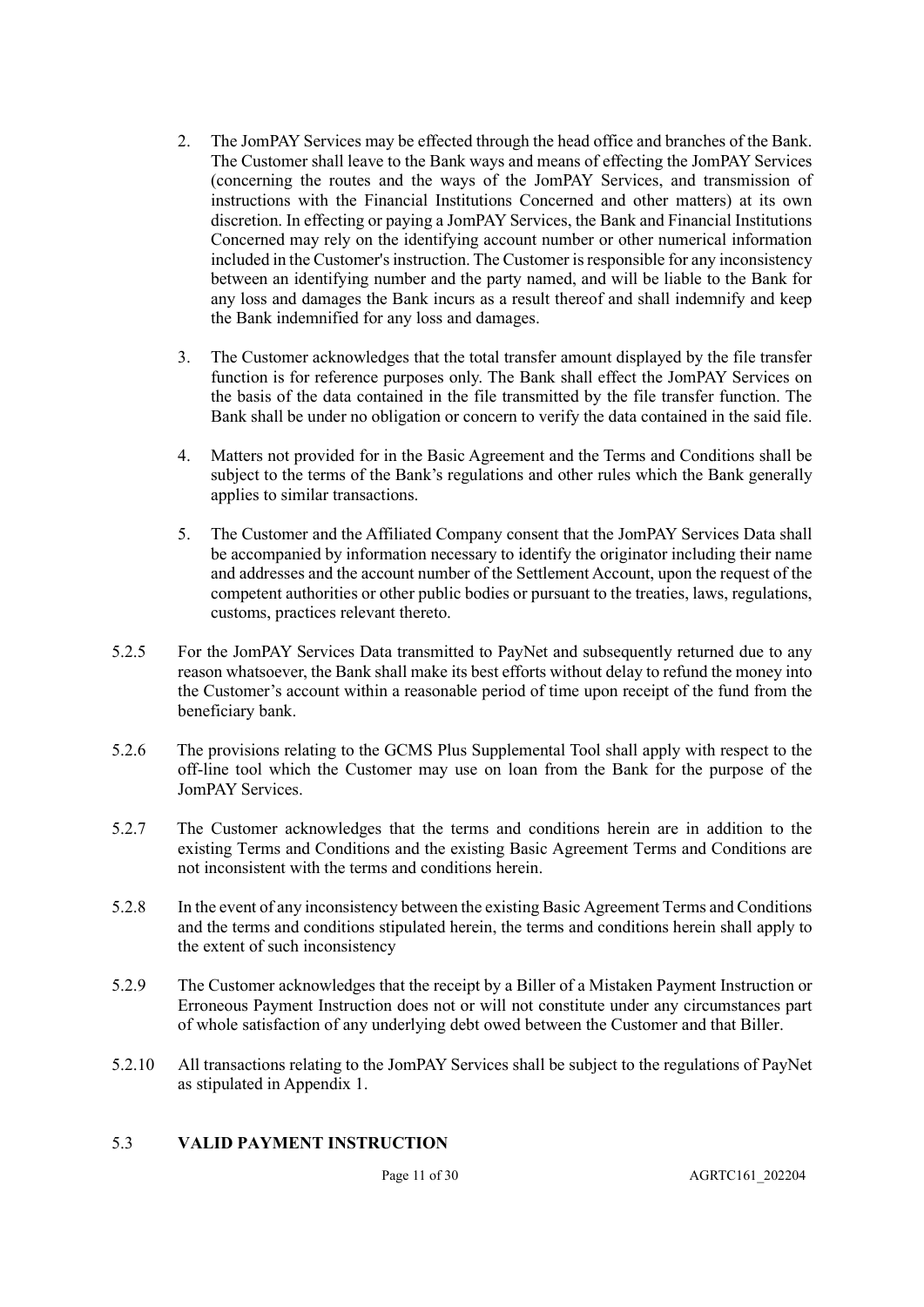- 5.3.1 The Bank shall exert its best efforts to effect the JomPAY Services without delay, if the Customer's instruction is received by the Bank before the cutoff time set forth by the Bank.
- 5.3.2 Customer shall have no right to amend any instruction of the JomPAY Services if such instruction has been received and accepted by the Bank.
- 5.3.3 In case where the JomPAY Services Data submitted by the Customer is not readable, the Customer shall submit a cancellation request form followed by a new JomPAY Services Data after getting the confirmation from the Bank that the previous data has been deleted.
- 5.3.4 The Customer shall bear the costs and expenses which may be incurred in relation to cancellation of the JomPay Payment Services (including those which may be incurred where cancellation is not effected). The Customer shall indemnify the Bank for the costs, expenses and damages which may be incurred in relation to cancellation of the JomPay Payment Services (including those which may be incurred where cancellation is not effected) except in the case of gross negligence or wilful misconduct of the Bank. The Bank is hereby authorized to debit from the Settlement Account of the Customer the amount to compensate for such costs, expenses and damages without procurement of any check or any withdrawal slip with its bank book.
- 5.3.5 The Customer consents that the JomPAY Services may not be effected, whether or not notice is given by the Bank, in any of the following cases:
	- 1. where the funds available in the Settlement Account are not sufficient for the JomPAY Services; or
	- 2. where there is security interest created over, or attachment made against, the funds in the Settlement Account and the disposition thereof is restricted or prohibited; or
	- 3. where the instruction of the JomPAY Services does not satisfy the conditions determined by the Bank; or
	- 4. where ambiguity, contradiction, omission or other fault in the instruction of the JomPAY Services exists (including cases where the number of items of the JomPAY Services Data and the total amount of money to be transferred which the Customer inputs differ from the number of items of the JomPAY Services Data and the total amount which are displayed on GCMS Plus); or
	- 5. where the Bank observes the possibility that the instruction of the JomPAY Services may not be authorized by the Customer; or
	- 6. where the Bank observes that the possibility of fraud or its threat exists; or
	- 7. where the possibility that effect of the JomPAY Services is in conflict with applicable laws and regulations exists; or
	- 8. where any reason or event which renders the JomPAY Services difficult or impossible occurs.

The Bank shall not be responsible for any losses, damages or charges, including the late payment charges or additional finance charges that a payee may impose as a result of not receiving payment or receiving late payment.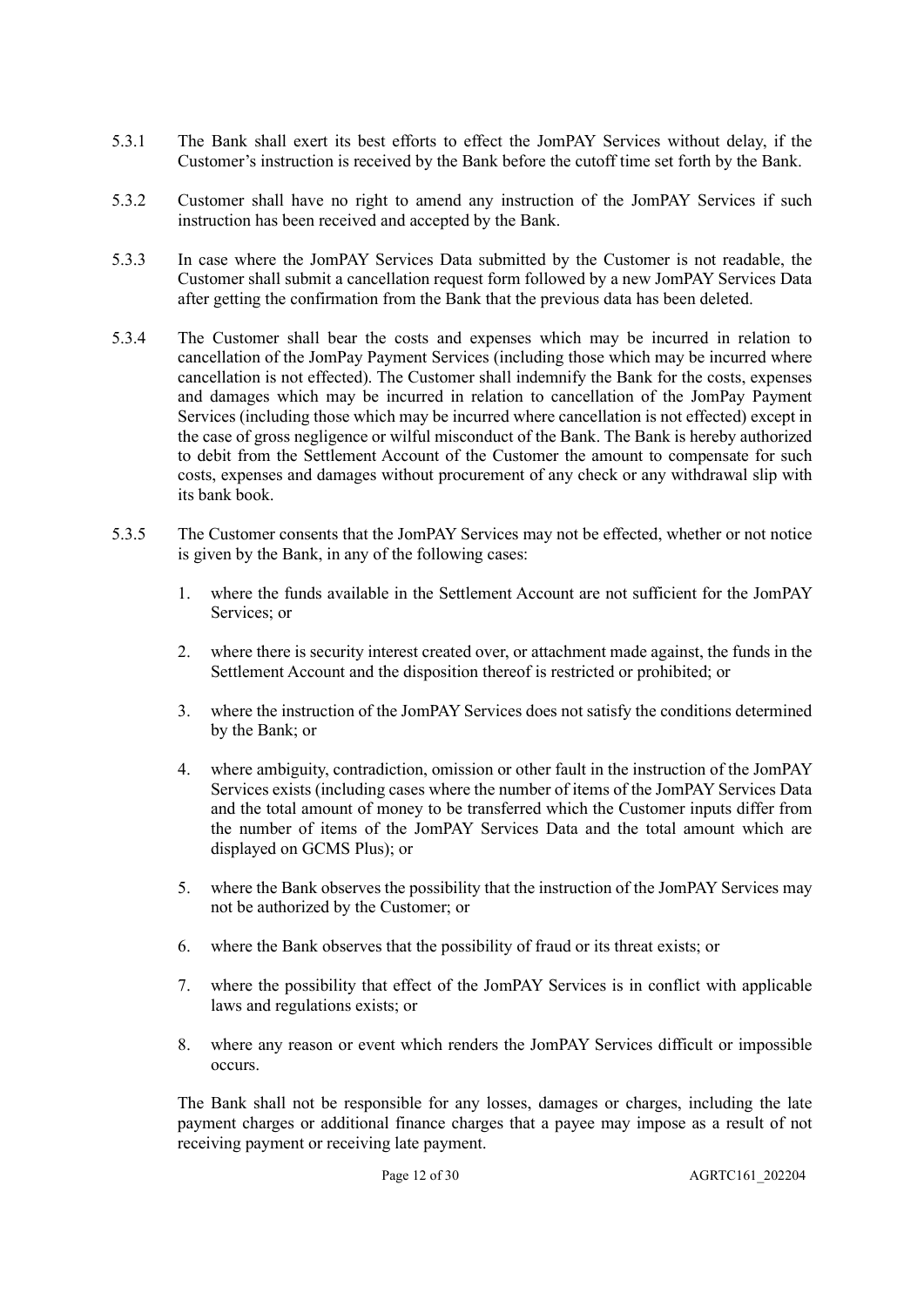## 5.4 **INFORMATION REQUIRED**

- 5.4.1 The Customer shall provide sufficient information in the JomPAY Services Data and such other information as the Bank may request from time to time. The content of information in JomPAY Services Data shall include, but is not limited to, the information listed in Clause 5.4.2. Furthermore, for more efficient and effective processing, the Customer shall provide additional JomPAY Services Data as required in accordance with the payee directives from time to time.
- 5.4.2 The information that the Customer must provide to the Bank to instruct the Bank to make payment(s) is as follows:
	- a) Biller Code;
	- b) Ref-1;
	- c) Ref-2 (if stated in Payer's Bill)
	- d) Amount;
	- e) Payment account type.
- 5.4.3 The Customer acknowledges that the Bank is not obliged to effect a payment if the Customer do not give the Bank all information required or if any of the information given is inaccurate.

## 5.5 **AMENDMENTS TO TERMS**

- 5.5.1 The Bank may change the terms and conditions stipulated herein at any time by giving the Customer a written notice in the form set forth by the Bank.
- 5.5.2 As a result of any change the Bank makes, or for any other reason, the Customer may at the Customer's option choose to no longer use JomPAY Services by giving not less than thirty (30) days prior written notice to the Bank.

## 5.6 **PAYMENT CUT-OFF TIME**

- 5.6.1 If the Customer orders Payment Instructions to a Biller before the Payment Cut-Off Time attached as Attachment 1 of Appendix 1 for the Business Day, the Biller is deemed to have received payment on the same Business Day. If Payer orders Payment Instructions after the Payment Cut-Off Time or on a Saturday, Sunday or a public holiday the Biller is deemed to have received Payment on the next Business Day.
- 5.6.2 The Payment Cut-Off Time is attached herewith for the Customer's information as set forth by the Bank in Attachment 1 of Appendix 1.

## 5.7 **CONSEQUENTIAL DAMAGES**

5.7.1 The Bank is not liable for any consequential, special or incidental loss or damage suffered by the Customer as a result of using the JomPAY Services.

## 5.8 **PERSONAL DATA PROTECTION**

- 5.8.1 The Customer acknowledges that when the Customer uses the JomPay Services to make payment, the Customer agrees that the Bank discloses the Customer's personal data to the Scheme Operator, Billers, Biller Banks and other Payer Banks.
- 5.8.2 The Customer expressly consent and authorize the Bank to the collection of the Customer's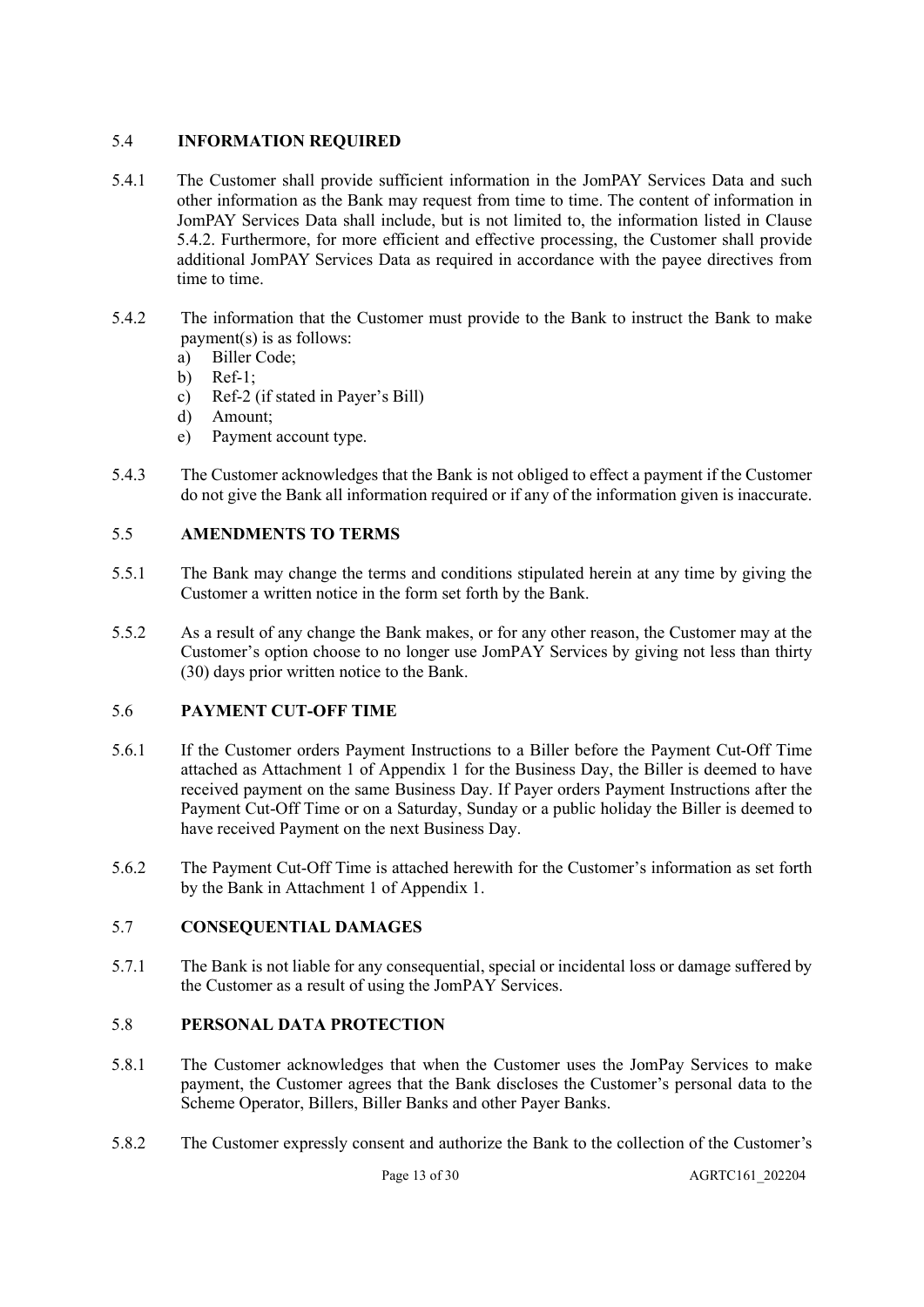personal data in relation to the JomPAY Services and to be used and processed for the following purposes, and if required for the said purposes, to transfer such data to locations outside Malaysia or to disclose to the Bank's related corporations, licensees, business partners and/or service providers, who may be located within or outside Malaysia:

- a) to process payments received through the system;
- b) to communicate with the Customer and provide information relating to the payment services;
- c) to evaluate and monitor credit worthiness;
- d) to provide related services to the Customer;
- e) to conduct internal procedures;
- f) to respond to the Customer's inquiries;
- g) to meet legal and regulatory requirements; and
- h) such other purposes as set out in this terms and conditions and the existing Basic Agreement Terms and Conditions.
- 5.8.3 The Customer agrees that the Bank may use the Customer transactional information as is necessary to process payment(s) as stipulated but not limited to clause 5.8.2.
- 5.8.4 The Customer must notify the Bank if any of the Customer's personal information changes or is inaccurate, and the Customer hereby consents that the updated personal information is disclosed to all Participants in the JomPAY Services, for the purpose of Clause 5.8.1.
- 5.8.5 The Customer can request access to the personal data held by the Bank with written notice.
- 5.8.6 The Customer acknowledges that if the Customer's personal data is not disclosed to the parties specified in Clauses 5.8.1 and 5.8.2 it will not be possible to process the Customer's requested payment(s) or use of the JomPAY Services.

#### **6. E-Mail Notification Services for VPS, GIRO, JomPAY and other Payment Services**

#### 6.1 **Definitions**

Terms defined in the Basic Agreement have the same respective meaning when used herein.

#### 6.2 **E-Mail Notification Services**

- 6.2.1 For avoidance of doubt, this Email notification Service for JomPAY is included as part of the JomPAY Payment Service subscribed by the Customer however, this Email Notification Service is to be treated as an additional or supplement for VPS, GIRO and other Payment Services.
- 6.2.2 If the File Transfer is registered by the Application by the Customer, the Bank shall provide to the Customer, together with the Vendor Payment Services (the "E-Mail Notification Services for VPS"), Interbank GIRO Services (the "E-Mail Notification Services for GIRO"), JomPAY Services (the "E-Mail Notification Services for JomPAY") and other services that the Bank may offer from time to time that supplement the services of File Transfer (collectively "E-Mail Notification/E-Mail Notification Services" where necessary). If the Payments and Transfers is registered by the Application by the Customer, the Bank shall provide to the Customer, Interbank GIRO Services (the "E-Mail Notification Services for GIRO")
- 6.2.3 The Bank's ability to provide the E-Mail Notification Services for VPS is at all times subject to e-mail master list (the "E-Mail Master List") provided by the Customer and provided that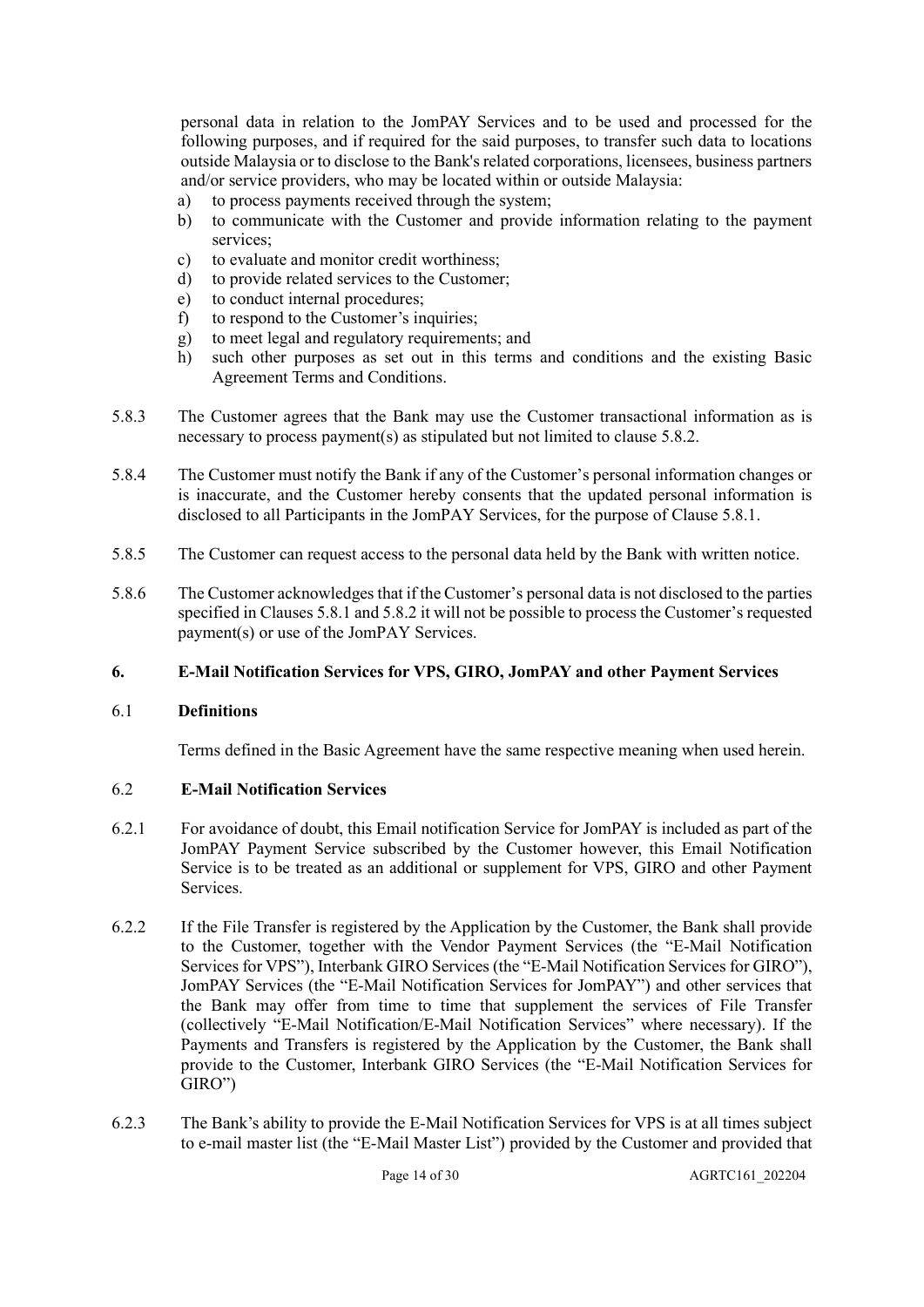the E-Mail Master List is valid and up-to-date e-mailing list. The E-Mail Master List should contain Customer's Supplier Code, Supplier Name and Supplier's e-mail address.

- 6.2.4 In case where the Customer amends or updates the E-Mail Master List, the Customer shall immediately notify the Bank of such amendment or update of the mailing list by re-sending the updated E-Mail Master List to the Bank.
- 6.2.5 The Bank's ability to provide the E-Mail Notification Services for GIRO is at all times subject to the information contained in the Interbank GIRO Services Data provided by the Customer through the file transfer/Payments and Transfers function.
- 6.2.6 The Customer acknowledges that the E-Mail Notification received upon validation by JomPAY validation system is intended as notification of the Payment Services Data status.
- 6.2.7 The following provisions shall apply to the E-Mail Notification Services:
	- 1 The Bank is hereby authorized to send the Payment Advice, Payment Summary and Uncleared Payment through e-mail to the Customer; and, on behalf of the Customer to send the Payment Notification to the Customer's Supplier/Vendor according to the emailing list specified by the Customer in the E-Mail Master List. The Payment Advice, Payment Summary, Uncleared Payment and Payment Notification are in PDF format predefined by the Bank.
	- 2 The Bank is hereby authorized to send the payment status to the Customer; and, on behalf of the Customer, to send the payment status to the Customer's Supplier/Vendor according to the e-mail address specified by the Customer in the Payment Services Data for the Payment Services as subscribed by Customer. The content of the e-mail is in PDF format predefined by the Bank.
	- 3 The E-Mail Notification Services may be executed through the head office and branches of the Bank. The Customer shall leave to the Bank ways and means of sending e-mail notification under the E-Mail Notification Services.
	- 4 The Bank shall execute the E-Mail Notification Services on the basis of the e-mailing list contained in the E-Mail Master List and or Payment Services Data provided by the Customer through the file transfer/Payments and Transfers function and The Bank shall be under no obligation or concern to verify the e-mail list contained in the said file provided by the Customer.
	- 5 Matters not provided for in the Basic Agreement and in the Terms and Conditions herein shall always be subject to the terms of the Bank's regulations and other rules which the Bank generally applies to similar transactions.
- 6.2.8 The Bank shall exert its best efforts to execute the E-Mail Notification Services without delay, if the Customer's instruction for the E-Mail Notification Services is received by the Bank before the cutoff time set forth by the Bank.
- 6.2.9 The Customer consents that the E-Mail Notification Services may not be executed, whether or not notice is given by the Bank, in any of the following cases:
	- 1 where the file format for the E-Mail Master List and or Payment Services Data is incomplete or incorrect;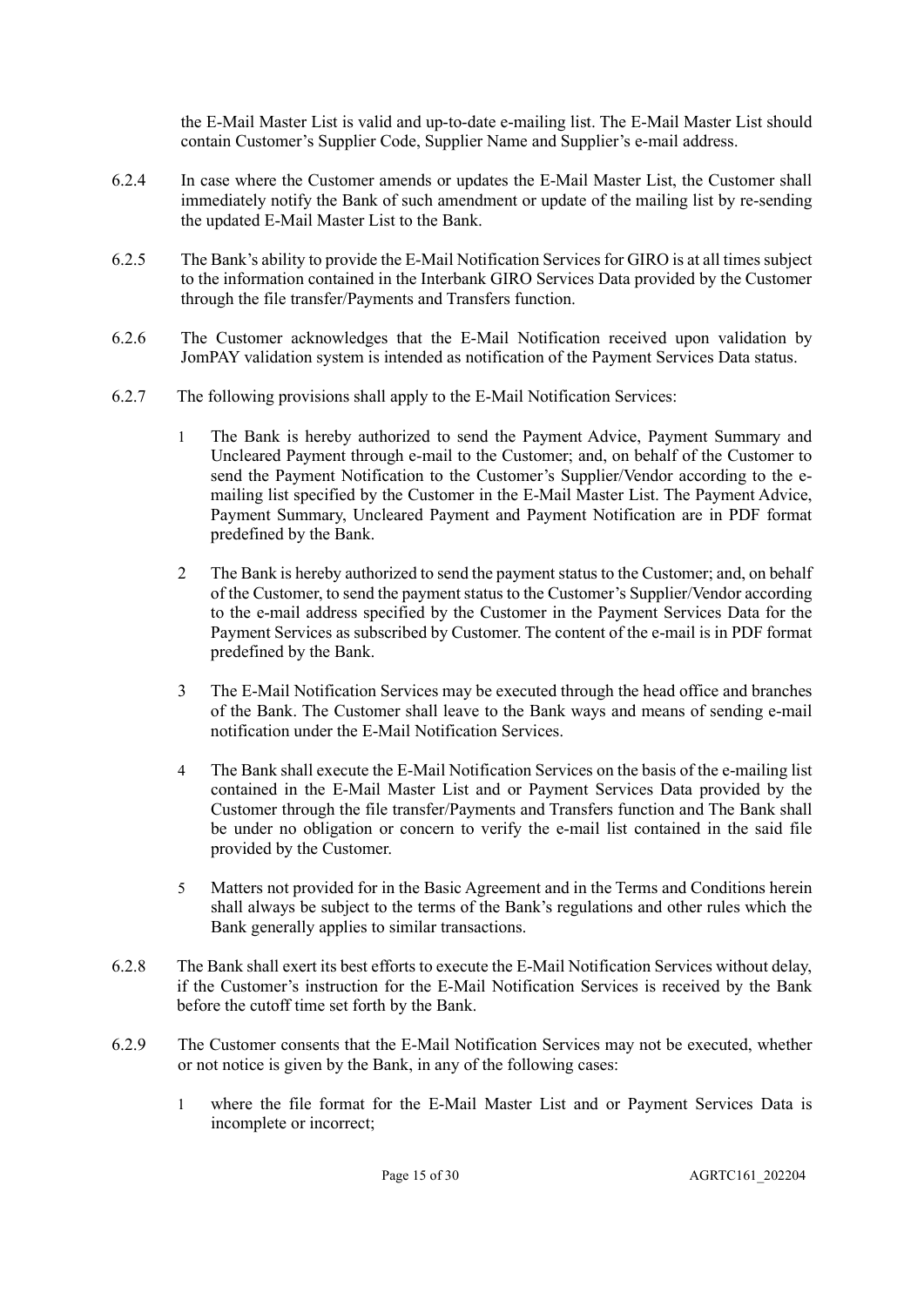- 2 where the Bank observes the possibility that the instruction of the E-Mail Notification Services may not be authorized by the Customer.
- 6.2.10 The Customer hereby acknowledges and agrees in relation to the E-mail Notification Services are as follows:
	- 1 The Bank shall send the E-Mail Notification to the recipient's e-mail address designated by the Customer and is under no obligation or concern to verify the identity of the recipients.
	- 2 The Bank is under no obligation or concern to confirm the receipt of the E-Mail Notification.
	- 3 The E-Mail Notification is intended only for the use of its recipient and contains information that is privileged and confidential. The Bank shall not be responsible for any incident (including leakage of information) which may be caused by inaccuracy of information contained in the Payment Services Data provided by the Customer and the recipient of the E-Mail Notification.
	- 4 The Bank is under no obligation or concern to deal with queries of the recipient of the E-Mail Notification, of which the Customer shall take care on its responsibility.
	- 5 If the E-Mail Notification is not received by its recipients, the Bank is under no obligation to re-send the same.
	- 6 The Customer acknowledges that the Bank may not be able to send the E-Mail Notification at any particular time due to the process of the system.
	- 7 The Bank reserves the right to add, vary or delete any of the elements and components of the E-Mail Notification Services or the terms and conditions contained herein upon giving due notice to the Customer.
	- 8 The password for the PDF in the E-Mail Notification should be kept confidential by the Customer or the Customer's Supplier/Vendor to protect the contained information of the PDF.
	- 9 The Customer acknowledges that the E-Mail Notification received upon validation by JomPAY validation system and further where upon debiting the Customer's account is only intended as a mean to notify the Customer of the Payment Services Data status, and such notification shall not be deemed to confirm the success of Payment Instruction.

## **7. NAD Services**

## 7.1 Definition

Terms defined in the Basic Agreement have the same respective meanings when used herein.

In this Clause 7, the following terms have the following respective meanings:

**"Account"** means an E-Money account offered by issuers of e-money and all types of deposit accounts offered by the Bank, except for fixed deposit accounts. This shall include but not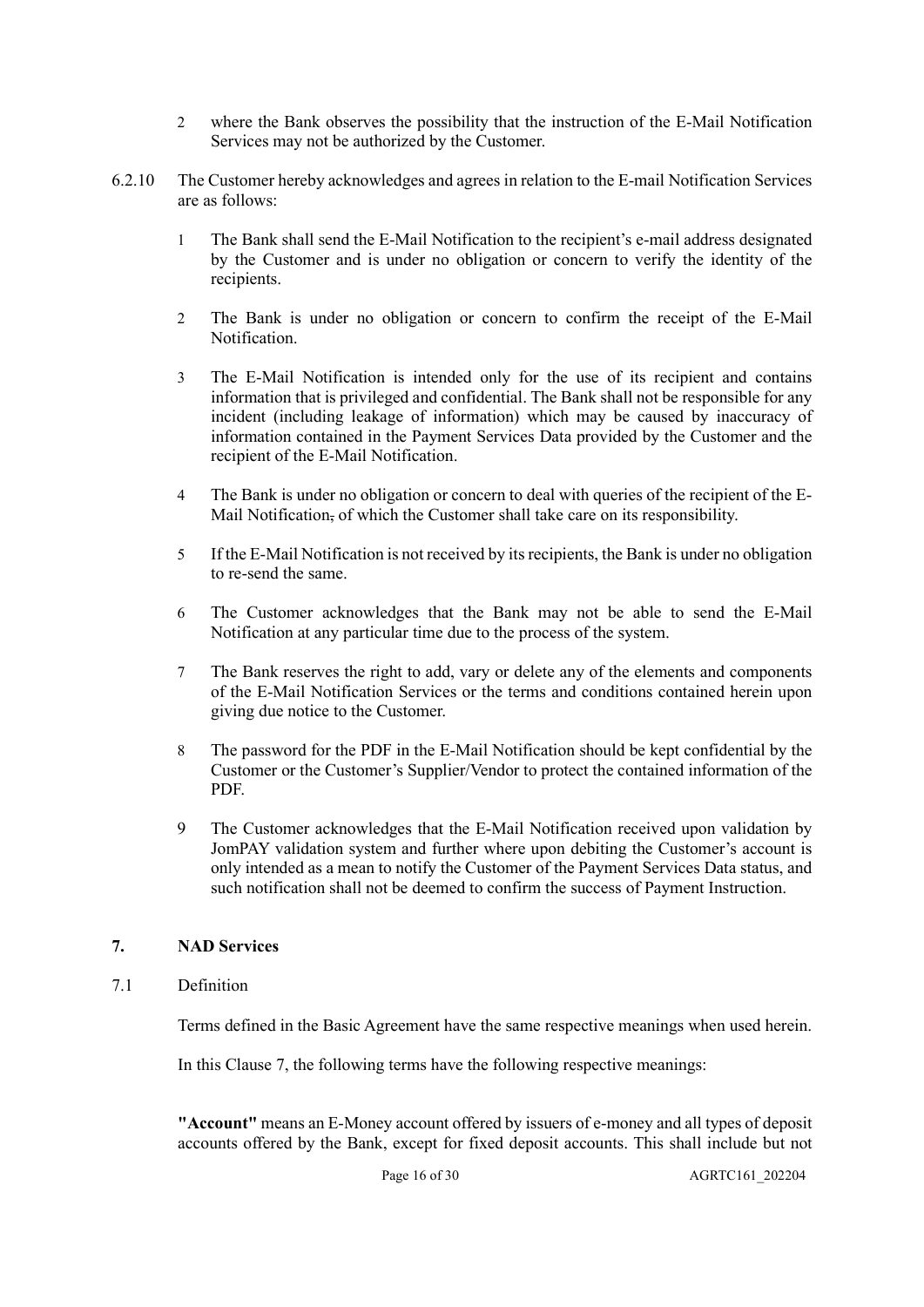limited to, all types of conventional and/or Islamic savings accounts, current accounts, investment accounts, virtual internet accounts.

**"DuitNow"** means a service which allows customers to initiate and receive instant credit transfers using a recipient's account number or DuitNow ID.

**"DuitNow ID"** means an identifier of an account holder such as a Mobile Number, NRIC, Passport Number, Army Number or Police Number (in the case of an individual) or business registration number (in the case of a corporate customer) or any other identifiers as may be introduced by the NAD Operator from time to time.

**"E-Money account"** means a payment instrument that stores funds electronically in exchange for funds paid to the issuer of e-money and is able to be used a means of making payment to any person other than the issuer of e-money.

**"Malware"** means computer viruses, bugs, or other malicious, destructive or corrupting software, code, agent, program or macros, and/or phishing or social engineering schemes which utilise computer software or telecommunications to obtain personal data or any other personal information for malicious or fraudulent purposes.

**"National Addressing Database ("NAD")"** means a central addressing depository established by the NAD Operator that links a bank or an e-money account to a recipients DuitNow ID and facilitates payment to be made to a recipient by referencing the recipient's DuitNow ID.

**"NAD Name Enquiry"** means a service which returns the same of the owner who has registered its DuitNow ID in NAD.

**"NAD Operator"** means Payments Network Malaysia Sdn Bhd (PayNet) (Company No.: 200801035403 [836743-D]).

**"Personal Data"** means any information in respect of commercial transactions that relates directly or indirectly to a customer, who is identified or identifiable from that information which includes, but not limited to, the customer's name, address, identification card number, passport number, banking information, email address and contact details.

**"Common ID"** means a unique identification of a customer which links all DuitNow IDs registered by the customer such as the customer's NRIC, army number, or police number, or for non-Malaysians, passport number, or the customer's business registration number.

- 7.2 The NAD Service
	- (a) the NAD service allows the Customer to link an Account that they have with the Bank to DuitNow ID.
	- (b) By linking DuitNow ID to an Account, the Customer has the option of receiving incoming funds via DuitNow or any other payment services that address payments using their DuitNow ID.
	- (c) When registering for DuitNow ID in NAD, the Customer needs to provide their Common ID to be linked to their Account. Once registered, the Common ID will be used by other NAD participating Banks for identification purpose and to facilitating DuitNow service.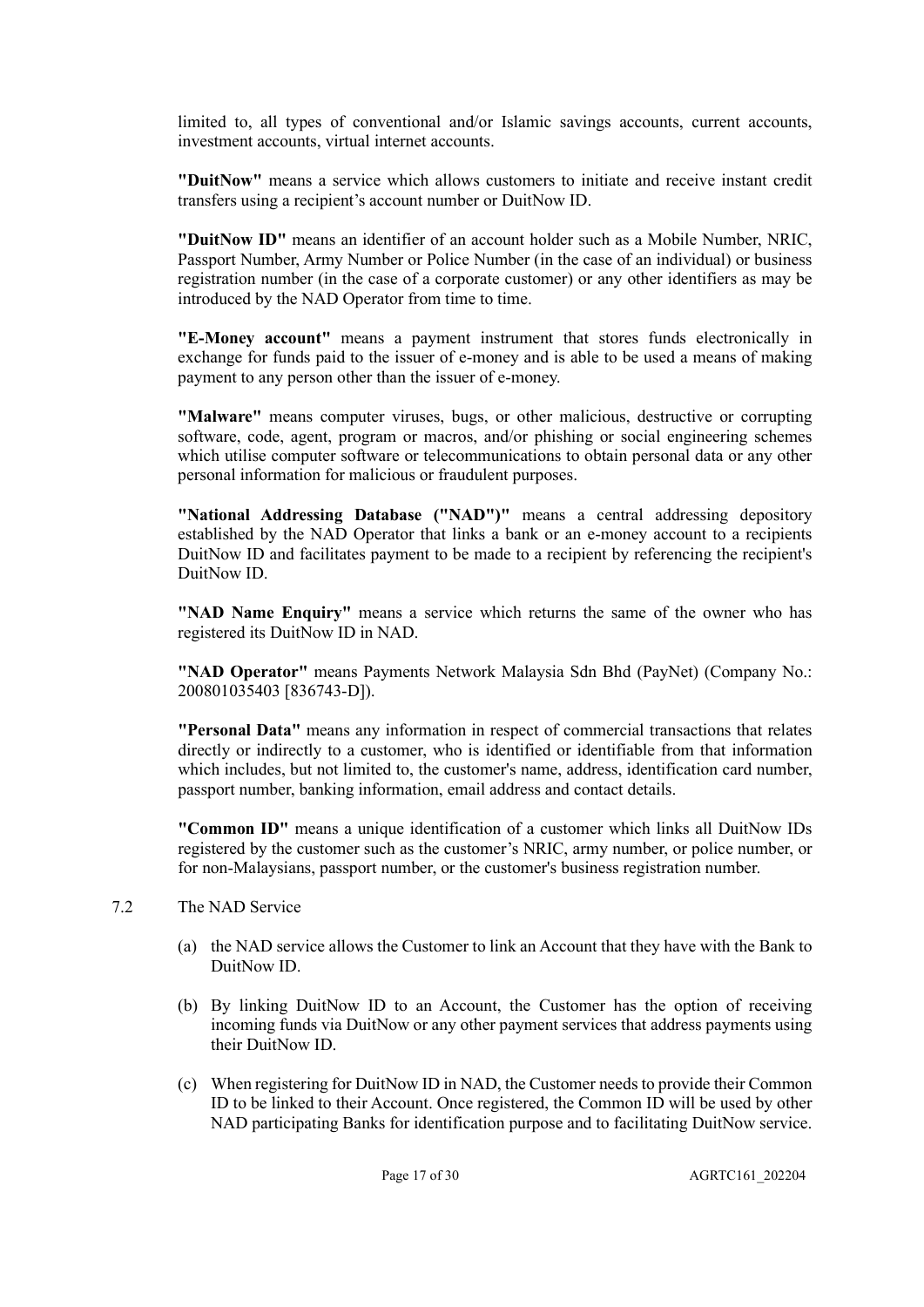(d) The Customer may link more than one DuitNow ID to the same Account. However, they are not allowed to link a particular DuitNow ID to multiple Accounts in the Bank.

## 7.3 Modification and Deregistration of your DuitNow ID

- (a) The Customer may update or change their DuitNow ID that is linked to their Account via the channels made available to them. However, the Bank will require a reasonable notice period before the changes or update take effect.
- (b) The Customer understands and agrees that the registered DuitNow ID may be deregistered by them or the Bank, due to the following circumstances:
	- 1. transfer of the existing DuitNow ID to another Account in another bank/e-money issuer;
	- 2. modification or changes of the DuitNow ID;
	- 3. closure of the Account that is linked to a DuitNow ID;
	- 4. mobile number provided to the Bank has been terminated or recycled for the use of another person;
	- 5. after a period of inactivity; or
	- 6. upon investigation, the Bank finds out that the Customer or the Customer's DuitNow ID is potentially involved in any fraudulent activity(s).

## 7.4 Customer Information

- (a) The Customer represents and warrants that the DuitNow ID used for registration in NAD belongs to us, is correct, complete and up-to-date for the use of the service and if any changes, The Customer is required to notify the Bank on any changes to the DuitNow ID information provided to the Bank.
- (b) The Customer acknowledges and agrees that other NAD participating banks/e-money issuers may perform a NAD Name Enquiry of the Customer's DuitNow ID for the purpose of verification/identification of the Customer's name, and as part of facilitating the DuitNow service.
- (c) The Customer acknowledges and consents to the disclosure of the Customer's DuitNow ID, the Customer's Common ID, and other relevant Personal Data to the NAD Operator for the purpose of processing, storing, archival and disclosure to the sender of funds under the DuitNow service, the Customer's affiliates, service providers, other NAD participants and third parties offering the DuitNow service and their respective customers.
- (d) The Customer hereby consents and authorises the Bank to collect, process, disclose, transfer, maintain, store and retain the Customer's personal data to other entities within the MUFG Group (as defined below) including its branches in Malaysia and in other countries as well as local and overseas affiliates and other external parties, including but not limited to the parties/bodies listed in item (e) below.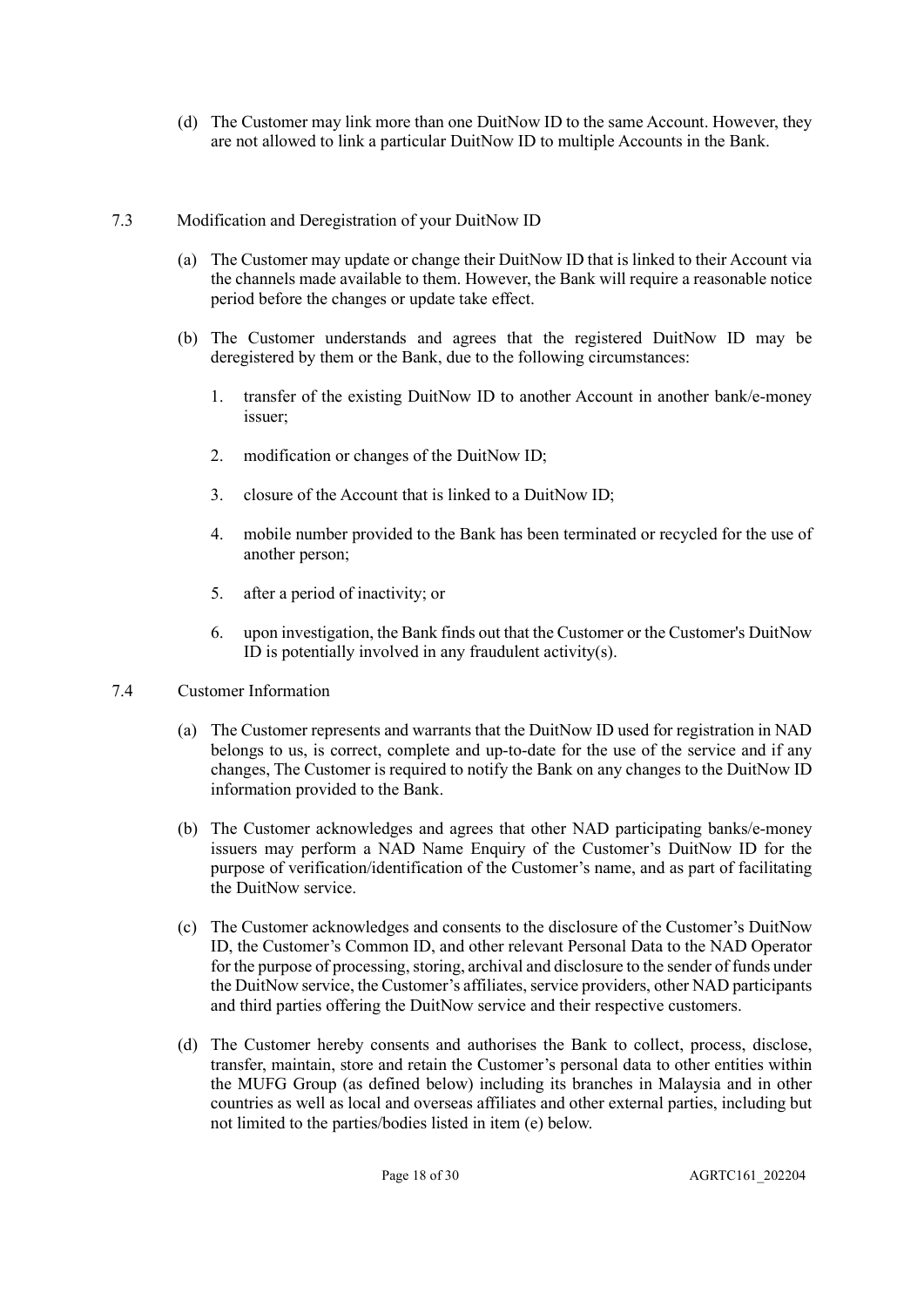- (e) The Customer also consents and agrees to the Bank conducting credit checks and verification of information given by the Customer in the Customer's application for this service with any credit bureaus or corporation set up for the purpose of collecting and providing credit or other information. The Customer also consents to the Bank's disclosure of the Customer's DuitNow ID information, Personal Data, financial conditions, details of accounts, account relationship with the Bank including credit balances to:-
	- 1. Government or regulatory authorities in Malaysia and elsewhere, including Bank Negara Malaysia, Credit Bureau, Central Credit Reference Information System (CCRIS), Cagamas Berhad, Credit Guarantee Corporation Malaysia Berhad;
	- 2. Companies which are related to the Bank by virtue of Section 7 of the Companies Act 2016, or any associated company of the Bank or of its parent company (the Bank together with its holding company, its holding company's subsidiaries, affiliates, and other related/ associated companies are collectively referred to as "MUFG Group");
	- 3. Party(ies) providing services (including outsourcing vendors, nominee, custodians, centralised securities depository or registrar, debt collection agents) to the Bank;
	- 4. The Bank's agents, consultants and professional advisers;
	- 5. The Bank's or any of the MUFG Group's assignees;
	- 6. The police or any investigating officer conducting any investigation; and
	- 7. Any person to whom disclosure is permitted or required by law, regulation, governmental directive or request.

## 7.5 Data Protection

- (a) The Customer consents and the Bank's right to disclose information shall be in addition to, and without prejudice to the rights accorded under the Personal Data Protection Act 2010 and any other applicable laws in Malaysia.
- (b) The Bank will only disclose, use and process the Customer's DuitNow ID for the purpose of facilitating the DuitNow service.
- (c) The Bank have in place, reasonable security measures (both technical and organizational) against unlawful or unauthorised processing of the Customer's DuitNow ID.
- (d) The Bank will notify the Customer as soon as practicable if the Customer's DuitNow ID is lost, destroyed, or becomes damaged, corrupted or unusable.

#### 7.6 Liability

- (a) The Bank and the NAD Operator shall not be liable for any losses or damage that the Customer may suffer as a result of, including but without limitation:
- (b) The Customer's failure to maintain up-to-date information and/or failure in providing the accurate information to the Bank;
- (c) in compliance with any instruction given or purported to be given by the Customer which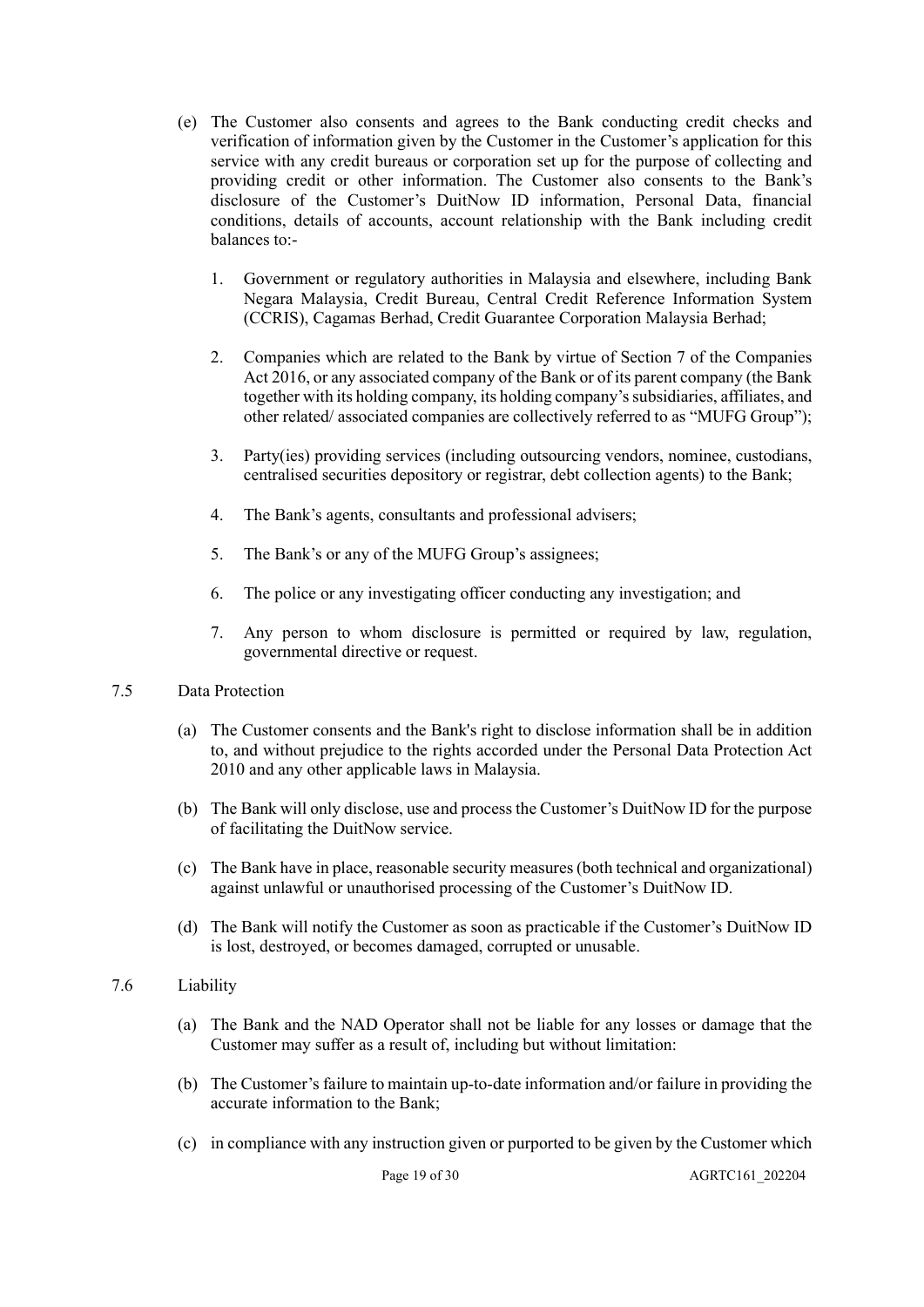is apparent to a reasonable person receiving such instruction;

- (d) any misuse or any purported or fraudulent use of the Customer's DuitNow ID, including instances whereby online fraud is perpetrated by way of any Malware;
- (e) any disclosure of any information which the Customer has consented to Bank for collecting, using or disclosing or where such collection, use of disclosure is permitted or required to be disclosed under the applicable laws in Malaysia.
- (f) In consideration of the Bank accepting this order, the Customer undertakes to indemnify the Bank against all losses, costs, damages, expenses, claims and demands which the Bank may incur or sustain by reason of its carrying out the above instruction by the Customer.
- 7.7 General
	- (a) The Customer acknowledges that the Bank has the right to change, vary or modified the terms and conditions by providing the Customer with thirty (30) days' notice in such manner that the Bank deem fit, and the Customer agrees to be bound by such terms and conditions as cancelled, revised or modified.
	- (b) The Customer agrees to submit to the non-exclusive jurisdiction of the courts of Malaysia as these terms and conditions shall be construed in accordance with the laws of Malaysia.

## **APPENDIX 1: JomPAY Services (PayNet Standard Payer Terms)**

#### **Definitions**

Terms, "You", Yours", means any person or entity using the JomPAY services and having an account with us as our customer, unless otherwise stated. "We", "us" or "our" will refer collectively as MUFG Bank (Malaysia) Berhad which is the bank that is providing financial services to you.

Terms defined in Clauses 1 through 6 above have the same respective meanings when used in this Appendix 1.

## **1 PAYMENTS**

- 1.1 We will process payment to Biller in accordance with your Payment Instructions based on the following timelines as per IBG schedule processing time in Attachment 1.
- 1.2 We will not accept orders to stop Payment Instructions once you have instructed us to make the Payment Instructions except when:
	- 1. We have reasonably concluded that the Payment Instructions were fraudulent or unauthorised; or
	- 2. The Payment Instructions are future dated payments that we have not transmitted to IBG.
- 1.3 You should notify us immediately if you become aware that you have made a mistake (except for underpayment) when instructing us to make a payment, OR if you did not authorise a payment that has been made from your account. Recovery of funds for such payments shall be described in Clause 2.
- 1.4 In the event of an underpayment, you may make another payment for the difference of the said amount.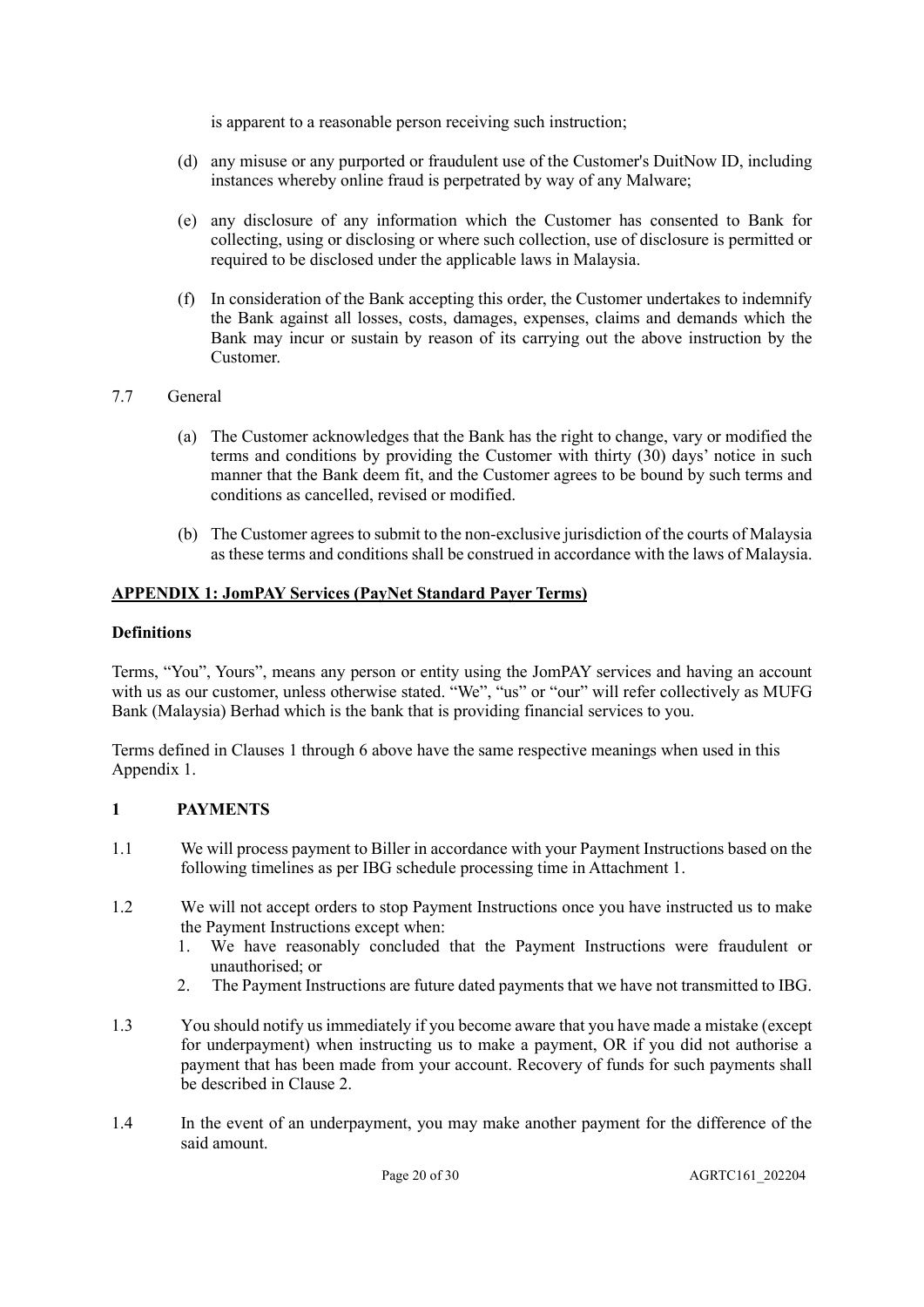1.5 We will notify you the status of the JomPAY payment instructions including the reasons of rejected or failed "Payer not-present" payment instructions. However you have the option not to receive these notifications upon request.

# **2. RECOVERY OF FUNDS AND LIABILITY FOR PAYMENTS**

- 2.1 We will rectify Mistaken Payment Instruction made by you according to the terms and conditions herein, provided the following conditions are satisfied :
	- a) you immediately inform us that you become aware of any delays or mistakes in processing Payment(s); and
	- b) we are satisfied that Mistaken Payment Instruction has occurred.
- 2.2 Subject to Clause 2.1, we will attempt to rectify any such matters in relation to Mistaken Payment Instructions made by you, in the way described in this clause:
	- a) For misdirected payments, duplicated payments or incorrect Biller Code or incorrect RRN, we shall submit a request to recover funds to the Biller Bank that received the erroneous funds;
	- b) Upon our satisfaction that the error for incorrect amount payment is caused by the Biller, we shall carry out a Reversal to your account and submit a request to recover funds to the Biller Bank of the Biller for the error;
	- c) For payment that is not completed or failed at our end, we shall credit back the amount of the failed payment into your account upon our satisfaction that the Payment Instruction failed and was not duly processed at our end;
	- d) For payment that is not completed or failed at the Scheme Operator's end or the Biller Bank's end, we shall credit back the amount of the failed payment to you into your account before initiating a recovery of funds request.
- 2.3 Recovery of funds requests made on your behalf for Mistaken Payments mentioned in Clause
- 2.2 or Erroneous Payments shall be processed in accordance with Clause 3. Subject to Clause 3, we will work with the Affected Participant to request and recover the funds on your behalf.
- 2.4 All enquiries or complaints raised by you regarding Mistaken Payment Instruction shall be resolved no later than fourteen (14) Business Days. All enquiries and complaints received after 5pm on a Business Day would be deemed received at the start of the next Business Day.
- 2.5 We are entitled to debit your account (for recovery of funds), in the event we did not debit your account after Payment Instruction has been properly and successfully executed.
- 2.6 Subject to Clause 3 herein (for requests of funds made by Payer Bank) we are entitled to debit your account for funds credited into your account due to the following payments made by persons other than you :
	- a) Mistaken Payment Instructions;
	- b) Erroneous Payment Instruction;
	- c) Unauthorised Payment Instruction; and
	- d) Fraudulent Payment Instruction.

# **3. ERRONEOUS PAYMENT INSTRUCTION/MISTAKEN PAYMENT INSTRUCTION**

3.1 You may request for recovery of funds that were incorrectly transferred to Affected Bank Customer who is a non-Biller in the following manner: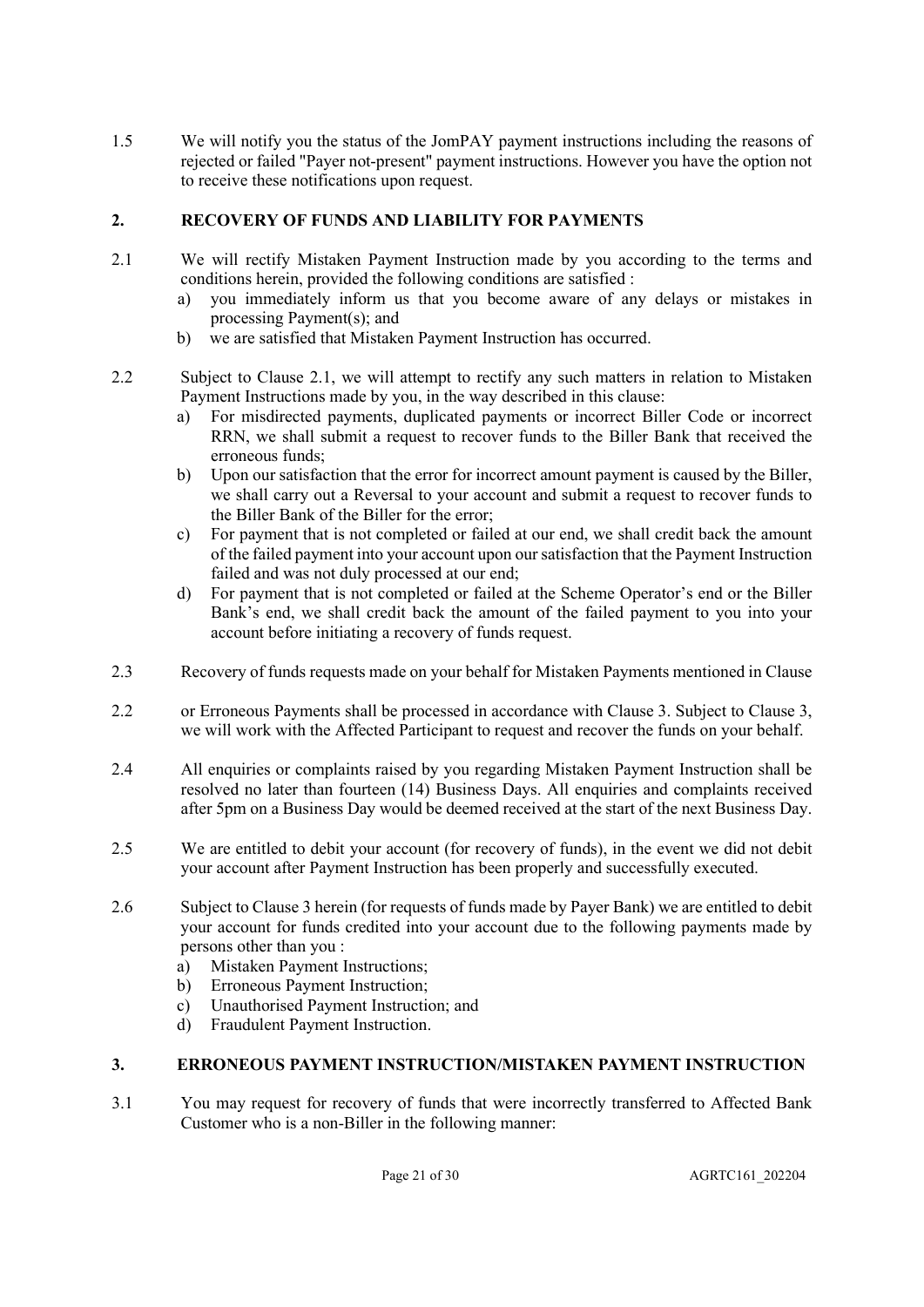- 3.1.1 Recovery of funds wrongly credited to Affected Bank Customer who is not a Biller, of which request is received within twenty (21) Business Days from date of Erroneous Payment Instruction/Mistaken Payment Instruction, we shall proceed with the recovery of funds and remit the funds into your account within One (1) Business Day, if the following conditions are met :
	- a) The Affected Participant is fully satisfied that funds were erroneously credited to the Affected Bank Customer's account;
	- b) There is sufficient balance in the affected account; and
	- c) There is no evidence that the Affected Bank Customer is entitled to the funds in question.
- 3.1.2 Recovery of funds wrongly credited to Affected Bank Customer who is not a Biller, of which request is received between twenty two (22) Business Days and seven (7) months from date of Erroneous Payment Instruction/Mistaken Payment Instruction, we shall proceed with the recovery of funds and remit the funds into your account within fifteen (15) Business Days, if the following conditions are met:
	- a) The Affected Participant is fully satisfied that funds were erroneously credited to the Affected Bank Customer's account;
	- b) There is sufficient balance in the Affected Bank Customer's account; and
	- c) There is no evidence that the Affected Bank Customer is entitled to the funds in question.

3.1.3 Recovery of funds wrongly credited to Affected Bank Customer who is not a Biller, of which request is received after seven (7) months from date of Erroneous Payment Instruction/Mistaken Payment Instruction, we shall proceed with the recovery of funds and remit the funds into your account within fifteen (15) Business Days, if the following conditions are met :

- a) The Affected Participant is fully satisfied that funds were erroneously credited to the Affected Bank Customer's account; and
- b) There is no evidence that the Affected Bank Customer is entitled to the funds in question; and
- c) The Affected Bank Customer has given its consent for us to debit their account.
- 3.2 You may request for recovery of funds that were incorrectly transferred to Affected Bank Customer who is a Biller in the following manner:
- 3.2.1. Subject to Clause 3.2.2, if the request is received within twenty one (21) Business Days from date of Erroneous Payment Instruction/Mistaken Payment Instruction, we shall proceed with the recovery of funds and remit the funds into your account within one (1) Business Day:
	- a) If the Affected Participant is fully satisfied that funds were erroneously credited to the Affected Biller;
	- b) The funds have been credited to the Affected Biller's account;
	- c) The Affected Biller has not acted on RTN;
	- d) The RTN has not been delivered to the Affected Biller;
	- e) There is sufficient balance in the Affected Biller's account to cover the recovery amount; and
	- f) The Affected Participant shall give written notification to the Affected Biller before debiting its account.
- 3.2.2. If the funds have not been credited to the Affected Biller's account and that the Affected Biller has acted on RTN (has delivered goods or has provided services), the funds may not be fully recovered.
- 3.2.3. Recovery of funds wrongly credited to Affected Bank Customer who is a Biller, of which request is received between twenty two (22) Business Days and seven (7) months from date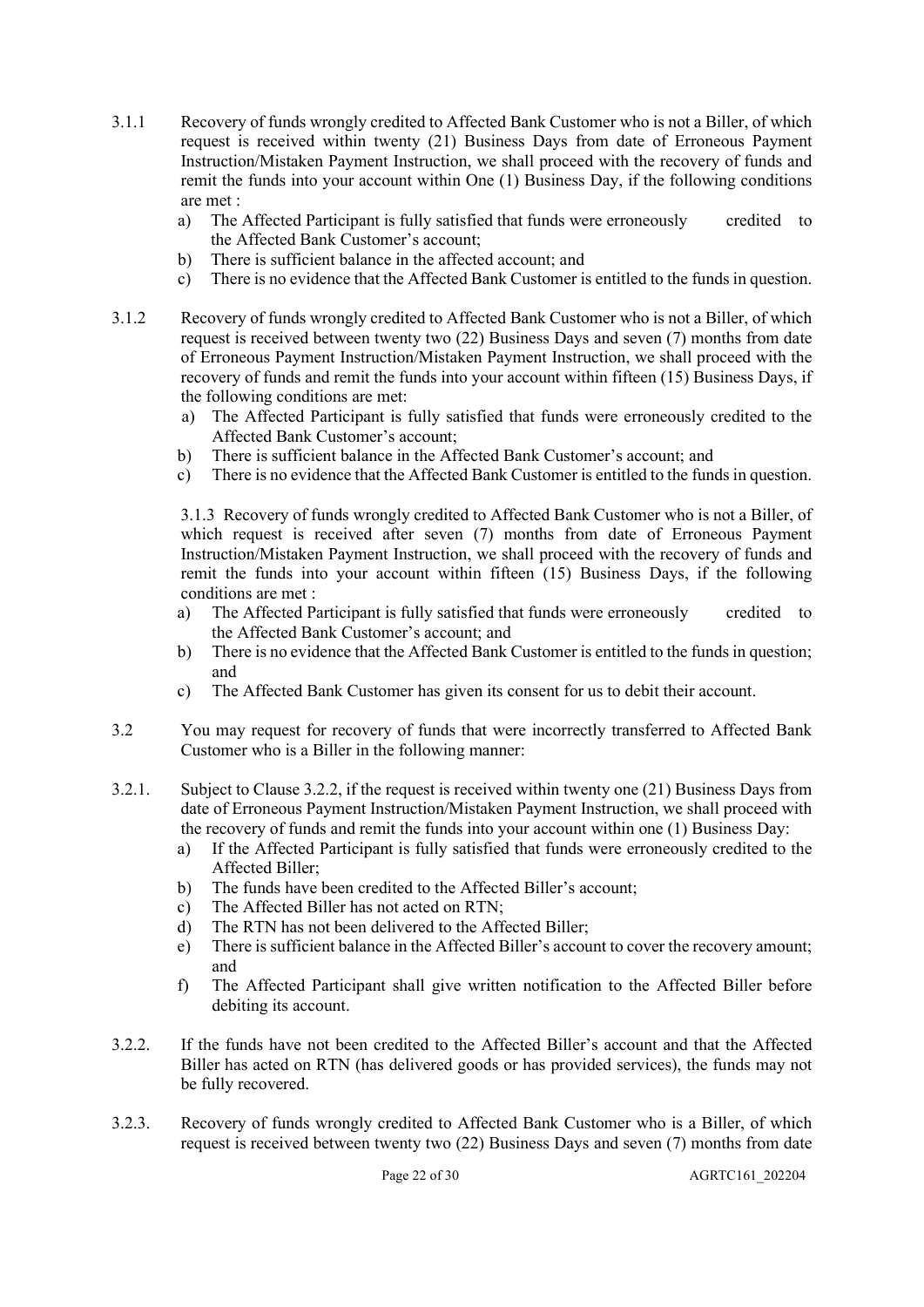of Erroneous Payment Instruction/Mistaken Payment Instruction, the recovery of funds shall be processed in accordance with Clause 3.1.2 herein.

- 3.2.4. Recovery of funds wrongly credited to Affected Bank Customer who is a Biller, of which request is received after seven (7) months from date of Erroneous Payment Instruction/Mistaken Payment Instruction; the recovery of funds shall be processed in accordance with Clause 3.1.3 herein.
- 3.3 Notwithstanding the aforesaid, if the funds for Erroneous Payment Instruction or Mistaken Payment Instruction cannot be recovered or fully recovered due to insufficient balance in the Affected Bank's Customer's account, it will be deemed an Unrecoverable Loss. For avoidance of doubt the party who is responsible for the error, caused the error, causing the incomplete or failed Payment is liable for the Unrecoverable Loss.

## **Unauthorised Payment Instruction and Fraudulent Payment Instruction**

- 3.4 We shall upon receiving report from you alleging that Unauthorised Payment Instruction was made, or upon becoming aware of Unauthorised Payment Instruction originating from us, remit the funds into your account within one (1) Business Day from date of receipt from the Biller, if the following conditions are met :
- 3.4.1 we shall conduct an investigation and determine within fourteen (14) Calendar days, if the Unauthorised Payment Instruction did occur;
- 3.4.2 if we are satisfied that the Unauthorised Payment Instruction did indeed occur , we shall initiate a Reversal process whereby all debit posted to your account arising from the Unauthorised Payment Instruction would be reversed; and
- 3.4.3 the Biller Bank has not applied some or all the funds in question for the benefit of the Beneficiary of Fraud.
- 3.5 For Fraudulent Payment Instruction, we shall upon receiving report from you alleging that Fraudulent Payment Instruction was made, or becoming aware of Fraudulent Payment Instruction originating from us, remit the funds into your account within one (1) Business Day from date of receipt from the Biller, if the following conditions are met:
- 3.5.1 we shall conduct an investigation and determine within fourteen (14) Business Days, if the Fraudulent Payment Instruction did occur;
- 3.5.2 if we are satisfied that the Fraudulent Payment Instruction occurred or fourteen (14) Business Days has lapsed, we shall initiate a Reversal process whereby all debit posted to your account arising from the Fraudulent Payment Instruction would be reversed; and
- 3.5.3 the Biller Bank has not applied some or all the funds in question for the benefit of the Beneficiary of Fraud.
- 3.6 Notwithstanding the aforesaid, if the funds for Unauthorised Payment Instruction or Fraudulent Payment Instruction cannot be recovered or fully recovered, it will be deemed an Unrecoverable Loss.
- 3.7 You shall indemnify us against any loss or damage suffered due to any claim, demand or action brought against us arising directly or indirectly from negligent and fraudulent acts in the Terms and Conditions by you.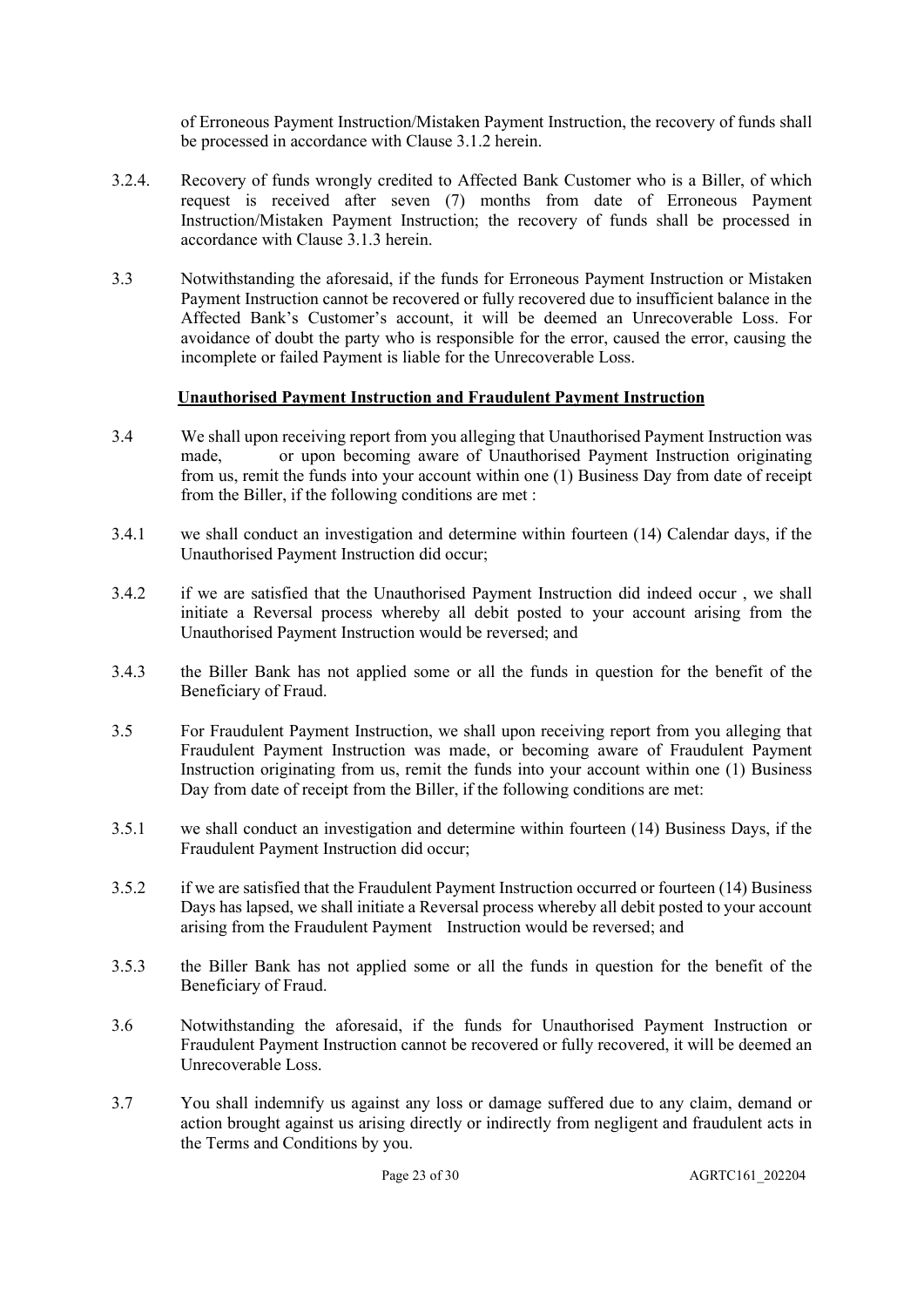- 3.8 For avoidance of doubt, Payment Instructions arising from fraud, which include but is not limited to:
	- a) Payment Instruction initiated or generated by a party that is not authorised to make the payment. This could occur if a party obtains unauthorised access to your payment channels and initiates Payment Instructions without authorisation from you;
	- b) You are misled into making a Payment Instruction that benefits a party other than the party intended by you. This could occur if a Biller generates fake bills or a third party tampers with genuine bills to cause payments to be diverted; and
	- c) You make a Payment Instructions to a fraudulent biller who does not deliver the goods and services for which the payment was made. This could occur if fraudsters enrol into the Scheme as Billers to fraudulently collect payments.

If we are responsible for Erroneous Payments described above, we shall reverse out all debits erroneously posted to your account.

# **4. BATCH PAYMENTS**

- 4.1 Subject to our agreement, you are allowed to do Batch Payment :
	- a) You are making Batch Payment on your own behalf; or
	- b) You are making Batch Payment on behalf of your related entities to discharge the entities' debts, or debts of the said entities to one or more Billers.
- 4.2 You are allowed to do Batch Payment by debiting your CASA held with us, as the case maybe.
- 4.3 You warrant to us that :
	- a) such Batch Payment is made on your own account as a Payer, or as Payer in the ordinary course of its business makes multiple payments on your own behalf, or on behalf of your related entities to discharge the entities' debts, or debts of the said entities to one or more Billers and not for the benefit of other person; and
	- b) such Batch Payment is made not for the purpose of carrying on business of making payments through the Scheme using Batch Payment method.
- 4.4 All other terms and conditions of this Appendix 1 also apply to Batch Payment.

# **5. PAYMENT QUERIES**

- 5.1 We shall, in good faith, attempt to settle all payment queries or disputes with you arising in connection with the JomPAY service amicably by mutual agreement.
- 5.2 In the case of a dispute or conflict, you are entitled to seek recourse via the industry mediation and arbitration bodies such as the Financial Ombudsman Scheme.
- 5.3 You also have the right to lodge a complaint with the Scheme Operator if there are allegations of our non-compliance to the JomPAY Scheme Rules. However, the Scheme Operator's review of such complaints shall be confined to:
- 5.3.1 Determination whether there has been non-compliance;
- 5.3.2 Stipulating remedies for Participants to correct or address the non-compliance; and
- 5.3.3 Determination if penalties are applicable for the non-compliance.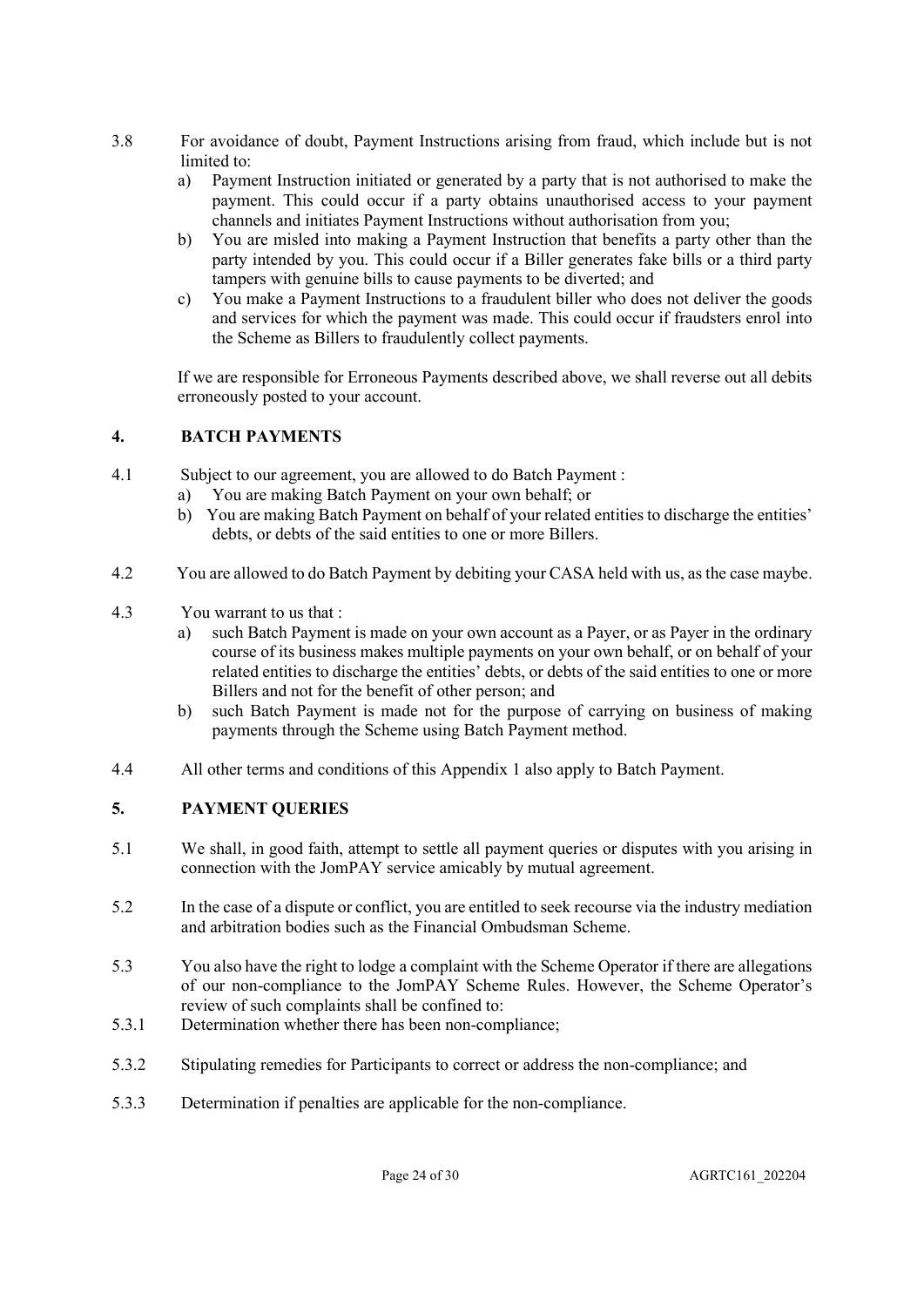5.4 All decisions rendered by the Scheme Operator in response to complaints from you shall be binding on us.

## **6. SUSPENSION**

- 6.1 We may suspend your right to use the Scheme at any time in the circumstances specified in this clause with written notice.
- 6.1.1 you being unable to pay your debts generally, or an application or petition being made against or by you for commencement of bankruptcy proceedings, commencement of civil rehabilitation proceedings, commencement of corporate reorganization proceedings or commencement of special liquidation;
- 6.1.2 any clearing house taking measures against you for suspension of transactions with banks and similar institutions;
- 6.1.3 an administrator, receiver or other similar official being appointed with respect to you;
- 6.1.4 any event having an effect analogous to any of the foregoing in any jurisdiction;
- 6.1.5 your whereabouts becoming unknown and a notice by us not being received by you at the last place designated by you;
- 6.1.6 where we observe the possibility of fraud or its threat exists;
- 6.1.7 where the possibility that effect of the JomPAY Services is in conflict with applicable laws and regulations exists; and
- 6.1.8 if any event occurs that makes it difficult or impossible for us to provide the JomPAY Services.

# **7. BILLER CANNOT PROCESS PAYMENT**

- 7.1 If we are informed that payment by you cannot be processed by a Biller, we will :
	- a) Inform you about this; and
	- b) Credit your account with the amount of the payment.

# **8. ACCOUNT RECORDS**

8.1 You must check its account and immediately report to us as soon as you are aware of any errors or of any payment(s) that you did not authorise or you think were made by someone else without your permission.

# **9. DEFINITIONS AND INTERPRETATION**

| Term            |  | Description                                                            |  |  |
|-----------------|--|------------------------------------------------------------------------|--|--|
| Affected        |  | Bank   A Customer whose bank account has been erroneously debited or   |  |  |
| Customer        |  | credited due to erroneous or Fraudulent Payment Instructions caused by |  |  |
|                 |  | other Participants, Customers or PayNet.                               |  |  |
| Affected Biller |  | A Biller that received erroneous or Fraudulent Payment Instructions    |  |  |
|                 |  | and/or funds due to errors of other Participants, Customers or PayNet. |  |  |

The following words have these meanings:-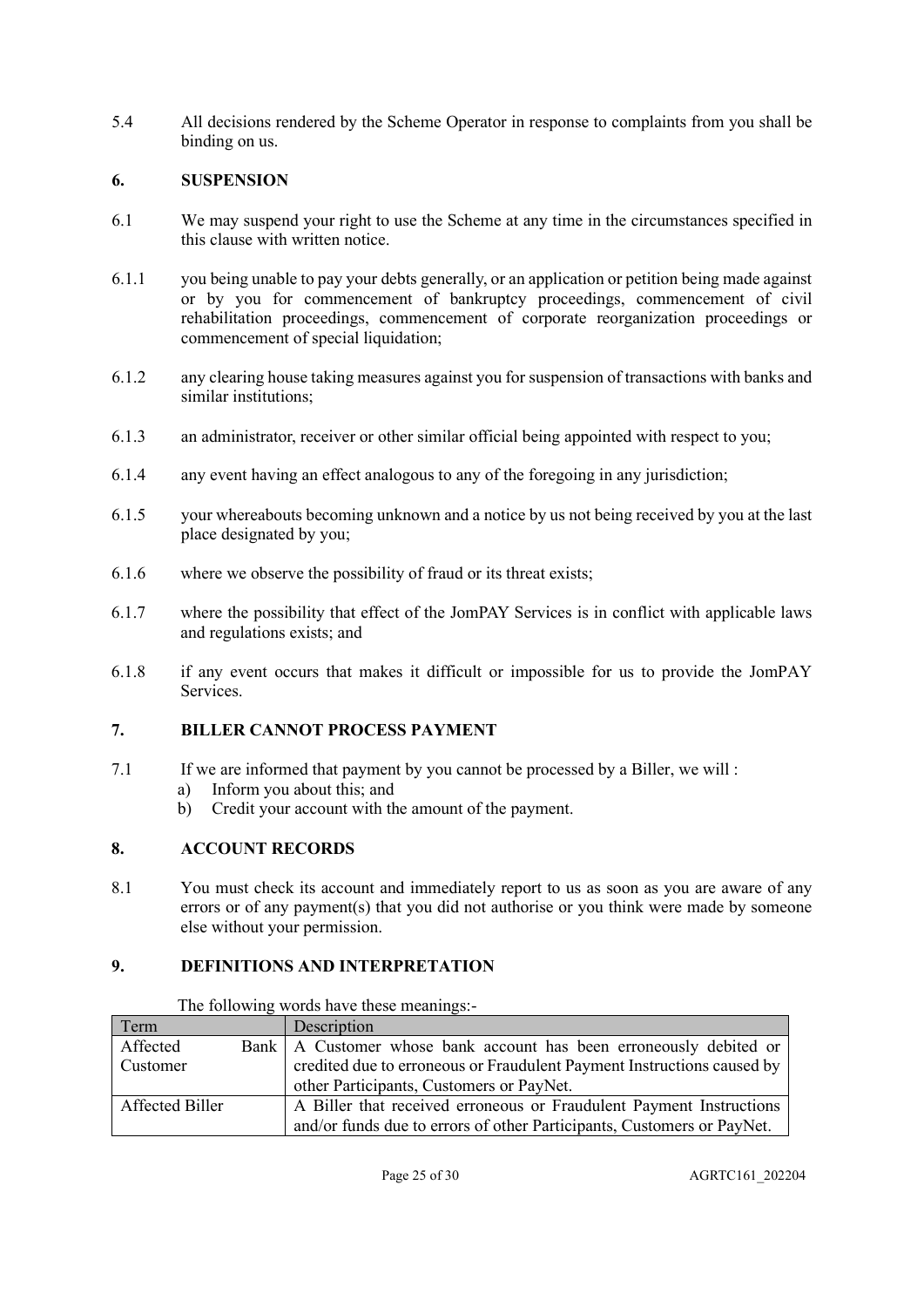| Affected Participant                                    | A Participant that received Erroneous or Fraudulent Payment<br>Instructions and/or funds due to errors of other Participants, Customers<br>or PayNet.                                                                                                                                                                                                                                                                                                                                                                                                                                                                                                                  |  |  |
|---------------------------------------------------------|------------------------------------------------------------------------------------------------------------------------------------------------------------------------------------------------------------------------------------------------------------------------------------------------------------------------------------------------------------------------------------------------------------------------------------------------------------------------------------------------------------------------------------------------------------------------------------------------------------------------------------------------------------------------|--|--|
| Bank                                                    | A financial institution that is licensed under Financial Services Act<br>2013, Islamic Financial Services Act 2013 and/or Development<br>Financial Institutions Act 2002.                                                                                                                                                                                                                                                                                                                                                                                                                                                                                              |  |  |
| <b>Batch Payment</b>                                    | Payments made to one or more Billers by grouping and bundling<br>individual Payment Instruction(s) and collectively transmitting these<br>Payment Instruction(s) at scheduled times                                                                                                                                                                                                                                                                                                                                                                                                                                                                                    |  |  |
| <b>Bill</b>                                             | An itemised statement of money owed, or a request to pay, for purchase<br>goods, provision of services and/or any other business transaction.                                                                                                                                                                                                                                                                                                                                                                                                                                                                                                                          |  |  |
| Biller                                                  | Government agencies, statutory bodies, sole proprietor or partnership<br>businesses, a company or an organisation, societies, charities<br>participating in the Scheme to collect Bill payments.                                                                                                                                                                                                                                                                                                                                                                                                                                                                       |  |  |
| <b>Biller Bank</b>                                      | A Participant appointed by a Biller to facilitate the Biller's collection of<br>Bill payments via JomPAY.                                                                                                                                                                                                                                                                                                                                                                                                                                                                                                                                                              |  |  |
| <b>Biller Code</b>                                      | An alpha numeric code uniquely identifying either:<br>a Biller; or<br>a Biller's product or service category<br>for purposes of routing Payments to the Biller.                                                                                                                                                                                                                                                                                                                                                                                                                                                                                                        |  |  |
| <b>Business Day</b>                                     | Any calendar day from Monday to Friday, except a public holiday or<br>bank holiday in Kuala Lumpur                                                                                                                                                                                                                                                                                                                                                                                                                                                                                                                                                                     |  |  |
| Calendar Day                                            | Any day from Monday to Sunday including public holiday or bank<br>holiday in Kuala Lumpur                                                                                                                                                                                                                                                                                                                                                                                                                                                                                                                                                                              |  |  |
| CASA                                                    | Current account and savings account.                                                                                                                                                                                                                                                                                                                                                                                                                                                                                                                                                                                                                                   |  |  |
| Customer                                                | A term used to collectively refer to Billers, Payers and other clients of a<br>Participant.                                                                                                                                                                                                                                                                                                                                                                                                                                                                                                                                                                            |  |  |
| Erroneous Payment<br>Instruction                        | A Payment Instruction that is initiated wrongly or is incorrect as<br>follows:<br>Participants post erroneous entries to Billers'/Payers' bank<br>$\bullet$<br>accounts, or generate invalid, incorrect, misdirected or duplicated<br>Payment Instructions on behalf of Billers'/Payers' due to technical<br>errors or operational errors;<br>Technical or operations errors at the Scheme Operator that results<br>in incorrect or duplicated Payment Instructions; and<br>Mistaken Payment Instruction which is directed to the wrong<br>$\bullet$<br>Billers/Payers, contains incorrect recipient reference numbers,<br>carries the wrong amount, or is duplicated. |  |  |
| <b>Fraudulent Payment</b><br>Instruction                | A Payment which has been induced by dishonest or fraudulent means<br>and which the Payer requests be refunded. It includes cases where a<br>Payer makes a Payment as a result of a fraudulent invoice issued by a<br>third party who purports to be a Biller (and is not in fact a Biller) or a<br>third party who impersonates a Biller.                                                                                                                                                                                                                                                                                                                              |  |  |
| Interbank<br><b>GIRO</b><br><sub>or</sub><br><b>IBG</b> | An interbank payment and funds transfer system that facilitates<br>payments and collections via the exchange of digitized transactions<br>between banks.                                                                                                                                                                                                                                                                                                                                                                                                                                                                                                               |  |  |
| IBG Same Day Cut-<br>Off Time                           | The deadline on a Business Day whereby funds from a Payment<br>Instruction:<br>Initiated before this deadline would be credited on the same<br>$\bullet$<br><b>Business Day</b>                                                                                                                                                                                                                                                                                                                                                                                                                                                                                        |  |  |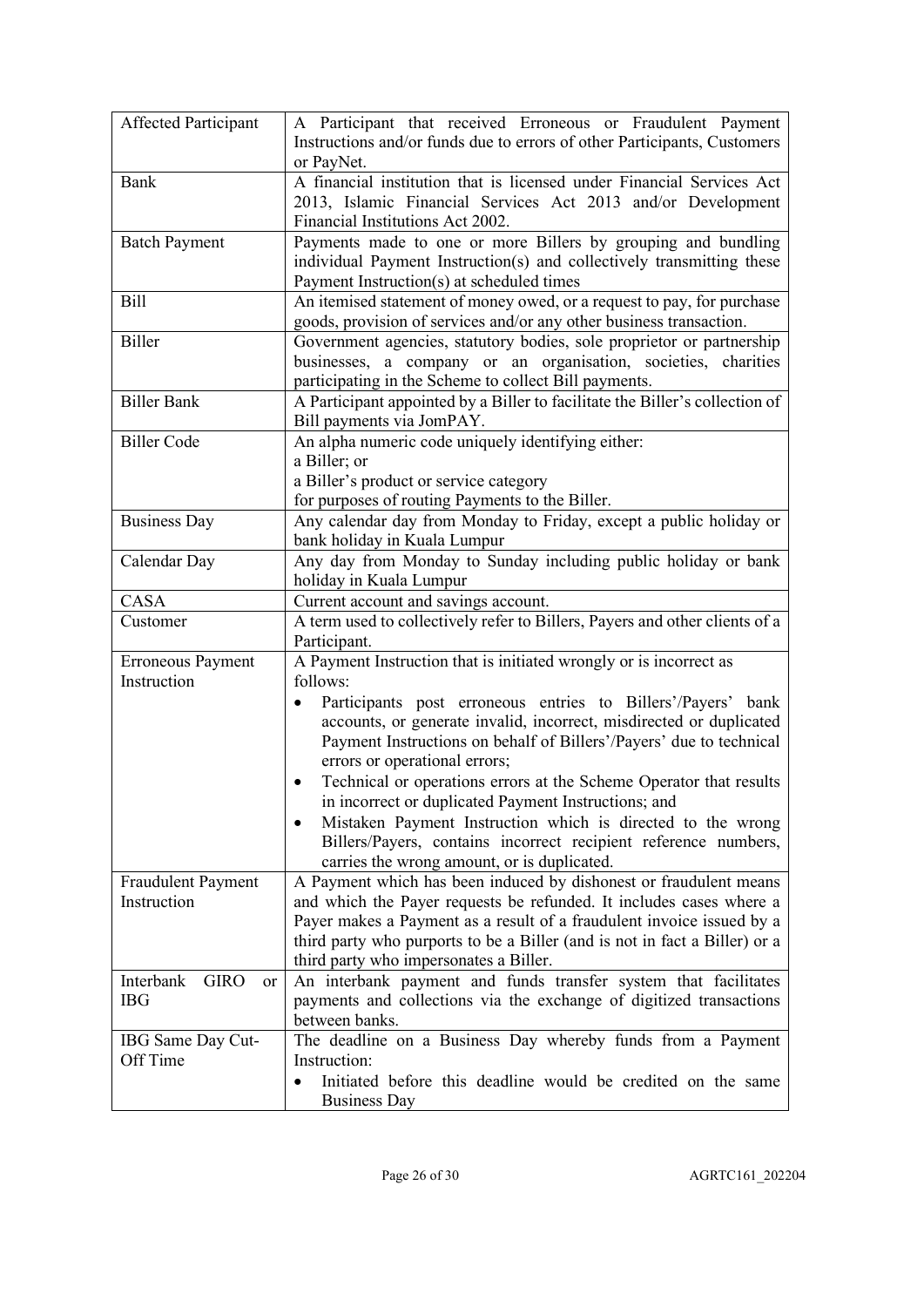|                                       | Initiated after this deadline would be credited on the next Business<br>Day. Not applicable on Saturday, Sunday and Federal Territory<br>Public Holidays.                                                                                                                                                                                                                                                                                                                                |  |
|---------------------------------------|------------------------------------------------------------------------------------------------------------------------------------------------------------------------------------------------------------------------------------------------------------------------------------------------------------------------------------------------------------------------------------------------------------------------------------------------------------------------------------------|--|
| JomPAY Brand                          | The brand, icon, logo and marks for the JomPAY Scheme.                                                                                                                                                                                                                                                                                                                                                                                                                                   |  |
| Scheme                                | Is a service offered by PayNet which facilitates industry wide ubiquitous<br>Bill payments through the use of standard Biller Codes and Recipient<br>Reference Numbers.                                                                                                                                                                                                                                                                                                                  |  |
| Mistaken Payment<br>Instruction       | A payment that is made, or not made, to a person or for an amount which<br>is not in accordance with a Payer's Payment Instructions or contains an<br>error in the Payment Instructions from the Payer resulting in payments<br>which:<br>are directed to the wrong Customers:<br>contain incorrect Recipient Reference Numbers<br>carry the wrong amount; or<br>are duplicated.                                                                                                         |  |
| Participant                           | A Bank that is a member of the Scheme.                                                                                                                                                                                                                                                                                                                                                                                                                                                   |  |
| Payer                                 | Individuals, companies, body corporate, businesses (including sole<br>proprietors and partnerships), government agencies, statutory bodies,<br>societies, and other Bank customers that make payments to Billers using<br>the Scheme.                                                                                                                                                                                                                                                    |  |
| Payer Bank                            | A Participant in the Scheme who offers services that allow Payers to<br>initiate Payment Instruction.                                                                                                                                                                                                                                                                                                                                                                                    |  |
| Payment Instruction or                | An order from a Payer to its Payer Bank directing the Payer Bank to:                                                                                                                                                                                                                                                                                                                                                                                                                     |  |
| Payment                               | Draw funds from the Payer's bank account; and<br>Transmit an IBG entry to transfer funds to the Biller Bank to pay a Biller<br>for a Bill.                                                                                                                                                                                                                                                                                                                                               |  |
| Payment Services Data                 | "Vendor Payment Services Data", "Interbank GIRO Services Data",<br>"JomPAY Services Data" or Other Payment Services Data provided by<br>the Customer                                                                                                                                                                                                                                                                                                                                     |  |
| Payment Advice                        | An information sent by Bank on behalf of a customer to a<br>supplier/vendor, to inform the supplier/vendor that the payment made<br>accordance to the invoice/bill details provided by the customer.                                                                                                                                                                                                                                                                                     |  |
| Payment Summary                       | Summary of an information sent by Bank on behalf of a customer to a<br>supplier/vendor, to inform the supplier/vendor that the payment made<br>accordance to the invoice/bill details provided by the customer.                                                                                                                                                                                                                                                                          |  |
| <b>Payment Notification</b>           | E-mail Notification Services to customer and their supplier or vendor                                                                                                                                                                                                                                                                                                                                                                                                                    |  |
| PayNet                                | Payments Network Malaysia Sdn Bhd.                                                                                                                                                                                                                                                                                                                                                                                                                                                       |  |
| Reversal                              | means a transaction that :<br>is initiated by a Biller to cancel an Erroneous Payment Instruction;<br>a)<br>may involve the making of a debit or credit adjustment to the<br>b)<br>account of the Payer to which the Erroneous Payment Instruction<br>relates; and<br>c) may involve an adjustment to the bank account(s) of the Biller<br>named in the Erroneous Payment Instruction, if funds from the<br>Erroneous Payment Instruction has been applied to the bank<br>$account(s)$ . |  |
| Scheme Operator or<br>SO <sub>1</sub> | The owner and the operator of the JomPAY Scheme.                                                                                                                                                                                                                                                                                                                                                                                                                                         |  |
| Supplier/vendor                       | A person or a business entity that sells goods or services to Bank's<br>Customer.                                                                                                                                                                                                                                                                                                                                                                                                        |  |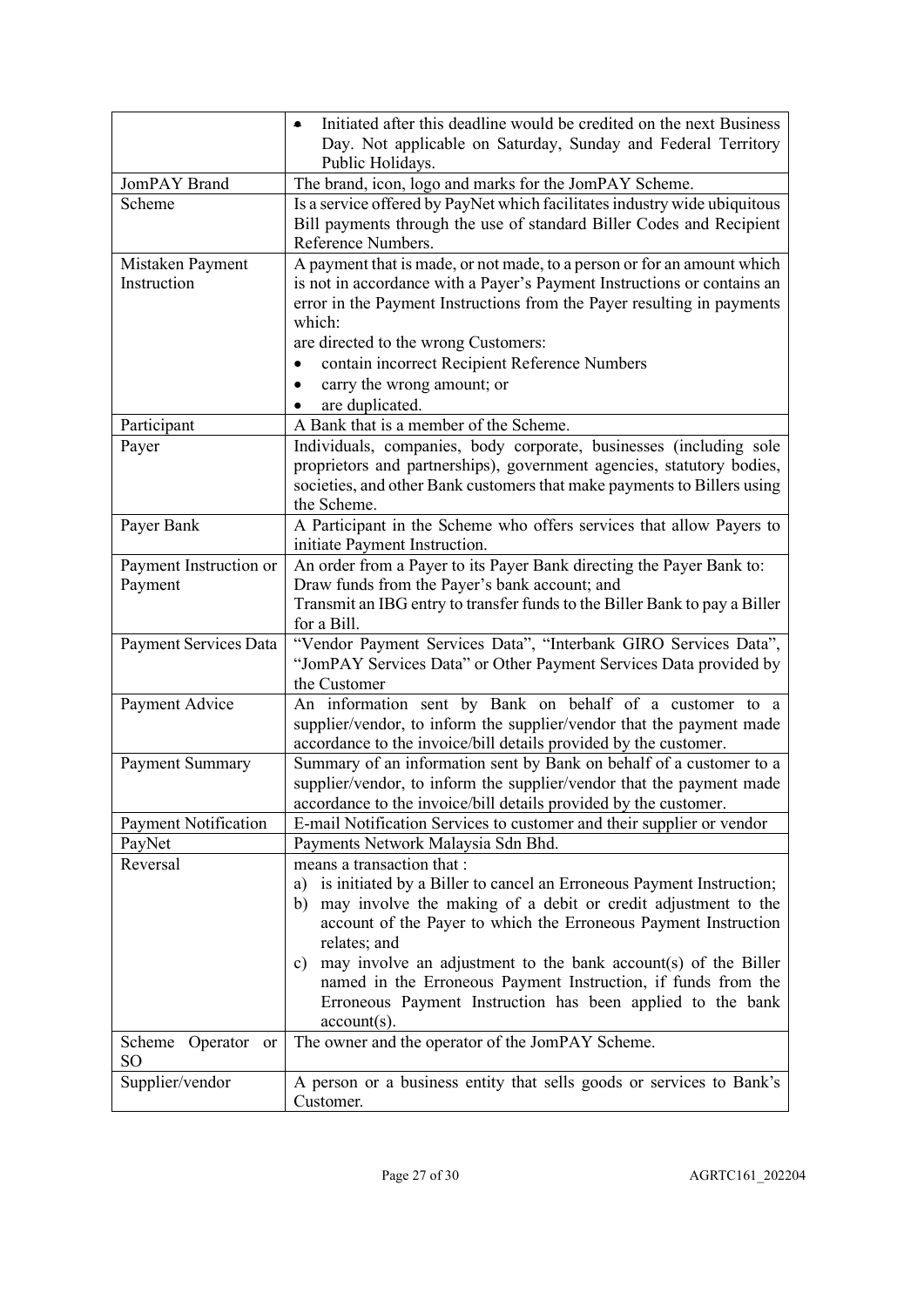| Real-time Notification   | A form of electronic message sent to a Biller to provide advance notice  |  |
|--------------------------|--------------------------------------------------------------------------|--|
| or RTN                   | of incoming payment from a Payer once the Payer's bank account has       |  |
|                          | been successfully debited for a Payment Instruction to the Biller.       |  |
| Unauthorised Payment     | A payment made without the authority of the Payer who is purported to    |  |
| Instruction              | have given the Payment Instruction which initiated that payment (and     |  |
|                          | from whose account that Payment was debited) or a Payment made by        |  |
|                          | a Payer which is void for any reason other than fraud. It includes cases |  |
|                          | where the Payment                                                        |  |
|                          | has been made by a third party who has obtained unauthorised access to   |  |
|                          | a Payer's account and makes unauthorised transactions from the Payer's   |  |
|                          | account to make other payments. However, it does not include a           |  |
|                          | Fraudulent Payment Instruction.                                          |  |
| <b>Uncleared Payment</b> | Vendor Payment Services list of uncleared cheque (s)                     |  |
| Unrecoverable Loss       | The portion of funds credited to the wrong party due to Erroneous        |  |
|                          | Payments or Fraudulent Payments that cannot be retrieved after           |  |
|                          | Participants have exhausted the recovery of funds process.               |  |

#### **Attachment 1**

## INTERBANK GIRO (IBG) AND JOMPAY PROCESSING TIME SCHEDULE

| Payment Initiated by Customer<br>through GCMS Plus (Internet<br><b>Banking Channel)</b> | <b>Payment Crediting Time</b> |
|-----------------------------------------------------------------------------------------|-------------------------------|
| Before 5.00am                                                                           | by 11.00am                    |
| 5.01am -8.00am                                                                          | by $2.00$ pm                  |
| 8.01am-11.00am                                                                          | by $5.00 \text{pm}$           |
| $11.01$ am-2.00pm                                                                       | by $8.20$ pm                  |
| $\vert 2.01$ pm - 5.00 pm                                                               | by 11.00pm                    |

Note: The above IBG and JomPAY processing time schedule is only for working days and not applicable on Saturday, Sunday and Federal Territory Public Holidays.

## **APPENDIX 2: Data Mapping and Conversion Utility Terms and Conditions**

This Data Mapping and Conversion Utility Terms and Conditions ("these Terms and Conditions") are to be read in conjunction with the GCMS Plus Basic Agreement (the "Basic Agreement") the GCMS Plus Terms and Conditions and the GCMS Plus Local Rules applied in relation to the Servicing Office that provides the Data Mapping and Conversion Utilities (collectively, the "Agreements"). The Data Mapping and Conversion Utilities is a Supplemental Tool and shall be subject to these Terms and Conditions. In the event of conflict between these Terms and Conditions and the terms of the Agreements, the terms of the Agreements shall prevail. All other terms and conditions in the Agreements shall form an integral part of these Terms and Conditions and shall continue to be valid and binding hereunto. Except otherwise defined in these Terms and Conditions, terms defined in the Agreements have the same respective meaning when used herein.

1 Use

Page 28 of 30 AGRTC161 202204 1.1 Subject to the terms and conditions hereof, the Bank hereby grants the Customer a nonexclusive, non-sublicensable, and non-transferable right to use the Data Mapping and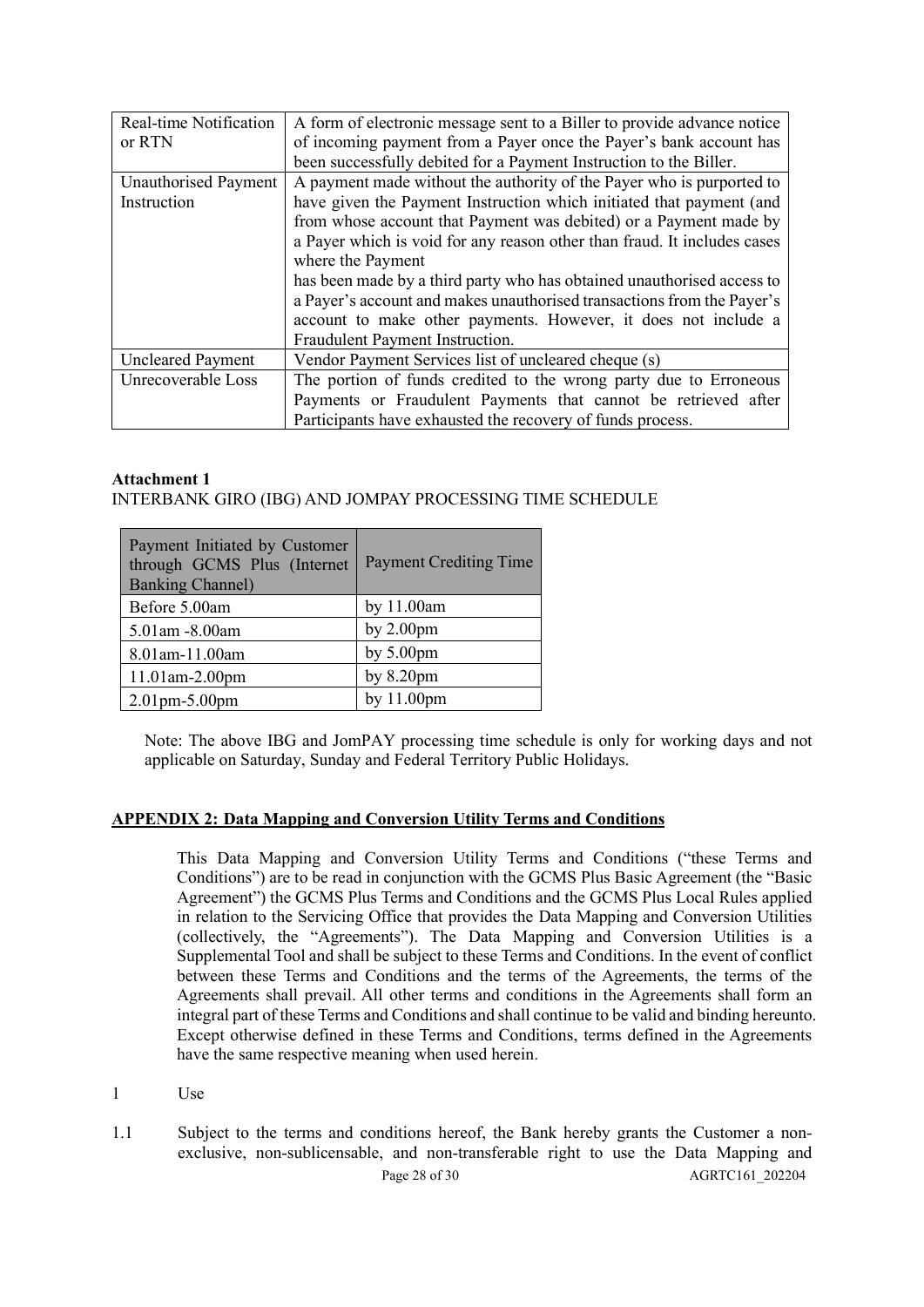Conversion Utilities in respect of and in addition to the use of the Services.

- 1.2 When using the Data Mapping and Conversion Utilities, the Customer shall ensure that the foreign remittance instructions that are extracted and converted are complete and accurate details of beneficiary and beneficiary bank (including but not limited to the full name, city and country in the address field of the beneficiary and beneficiary bank).
- 2 Data Mapping and Conversion Utilities
- 2.1 The Customer (a) shall comply with the instructions contained in the manual for Data Mapping and Conversion Utilities (the "Manual") and/or other instructions given by the Bank in installing or/and using the Data Mapping and Conversion Utilities; and (b) shall, at its own expense and responsibility, administer the use or/and the installation of the Data Mapping and Conversion Utilities and the Manual.
- 2.2 The Customer shall inform the Bank with respect to which the Data Mapping and Conversion Utilities are modified or/and re-installed.
- 3 Termination
- 3.1 The Bank may cease to provide the Customer with the right to use the Data Mapping and Conversion Utilities by giving not less than thirty (30) days prior written notice to the Customer.
- 3.2 Notwithstanding the foregoing provision, these Terms and Conditions shall terminate upon termination of the Agreements.
- 3.3 Upon ceasing the use of the Data Mapping and Conversion Utilities, the Customer shall, without delay and at its own responsibility, destroy or take all necessary actions with respect to the Data Mapping and Conversion Utilities and all other documents and materials provided by the Bank to the Customer in relation to the Data Mapping and Conversion Utilities with a view to complying with the GCMS Plus Basic Agreement. The Customer shall, if requested by the Bank, return to the Bank the Data Mapping and Conversion Utilities and all other documents and materials relating thereto.
- 4 Exclusion of Liabilities
- 4.1 The Bank shall not be liable to the Customer for the following loss, damages or expenses directly or indirectly arising from or in connection with (including but not limited to):
	- (a) damages attributable to any act (including the installation or/and use of the Data Mapping and Conversion Utilities) of the Customer;
	- (b) damages caused by any third party gaining access to information of the Customer's accounts as a result of Customer using the Data Mapping and Conversion Utilities; and
	- (c) theft, unauthorized use, loss or damage to the Data Mapping and Conversion Utilities, divulgence of confidential information, use of the Data Mapping and Conversion Utilities other than in the manner as prescribed by the Bank, or other similar incidents.
- 4.2 The Bank shall not be liable in any event to the Customer for any direct, indirect, special, consequential or economic loss, expense, or damage arising from or in connection with any